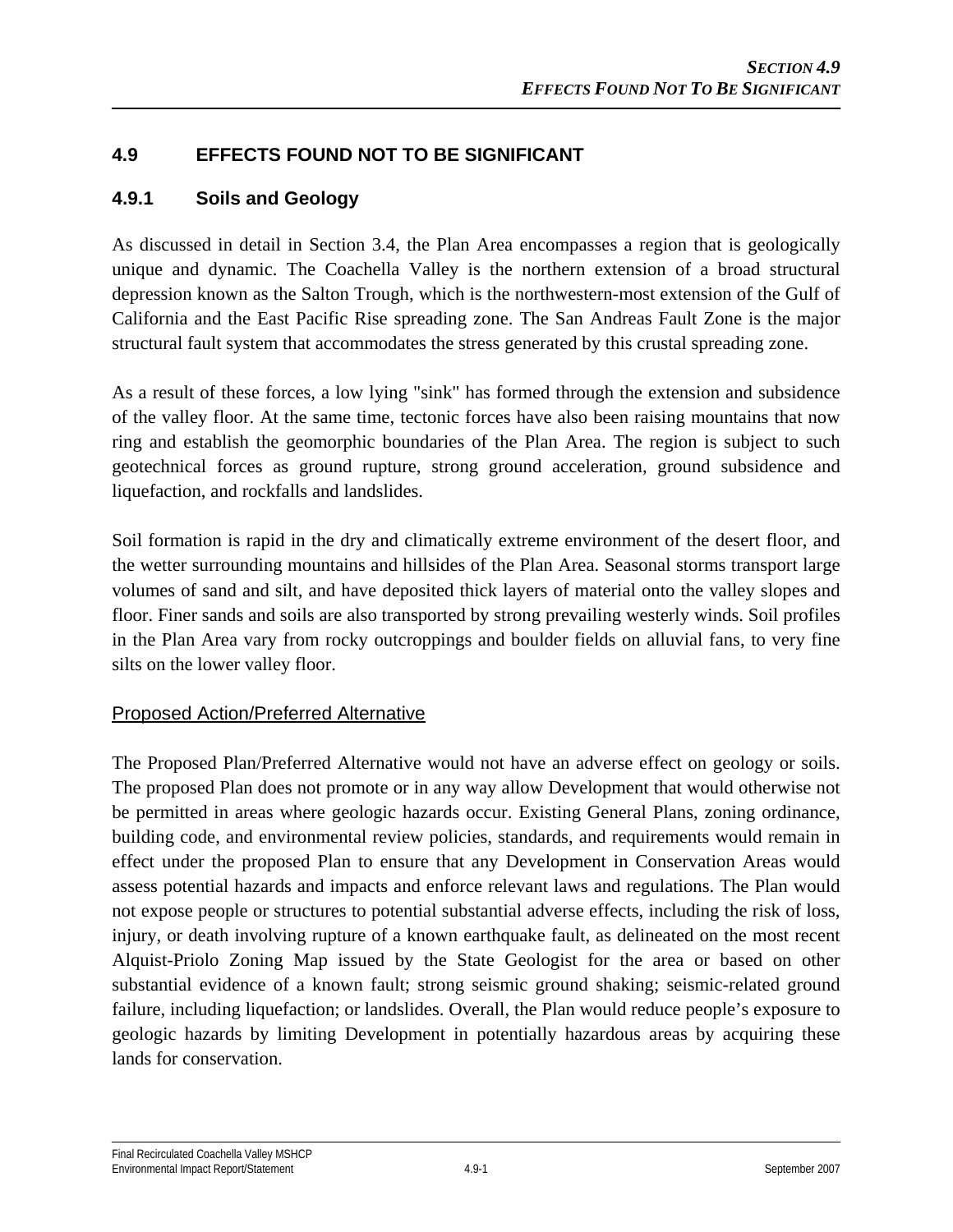Again, because existing General Plan, zoning ordinance, building code, and environmental review policies, standards, and requirements would remain in effect under the Plan to ensure that any Development in Conservation Areas would assess potential soils-related impacts and enforce relevant laws and regulations, the Plan would not result in substantial soil erosion or the loss of topsoil. The proposed Plan is not a project that would be located on, nor does it permit projects on expansive soil, as defined in Table 18-1-B of the Uniform building Code (1994), creating substantial risks to life or property, or on soils incapable of adequately supporting the use of septic tanks or alternative waste disposal systems where sewers are not available for the disposal of waste water.

#### Public Lands Alternative

For the same reasons as with the Proposed Action and Preferred Alternative, this alternative would not have an adverse effect on geology or soils.

#### Core Habitats With Ecological Processes Alternative

For the same reasons as with the Proposed Action and Preferred Alternative, this alternative would not have an adverse effect on geology or soils.

### Enhanced Conservation Alternative

For the same reasons as with the Proposed Action and Preferred Alternative, this alternative would not have an adverse effect on geology or soils.

#### No Action/No Project Alternative

This alternative does not result in any Plan being implemented; therefore, this alternative would not have an adverse effect on geology or soils.

### **Conclusion**

No significant impacts would occur under the Preferred Alternative or any other Alternatives and, thus, no mitigation is required.

### **4.9.2 Cultural Resources and Native American Concerns**

As a Federal action, this Final Recirculated EIR/Supplemental Final EIS is subject to Secretarial Order No. 3206 issued by the Secretary of the Interior and the Secretary of Commerce pursuant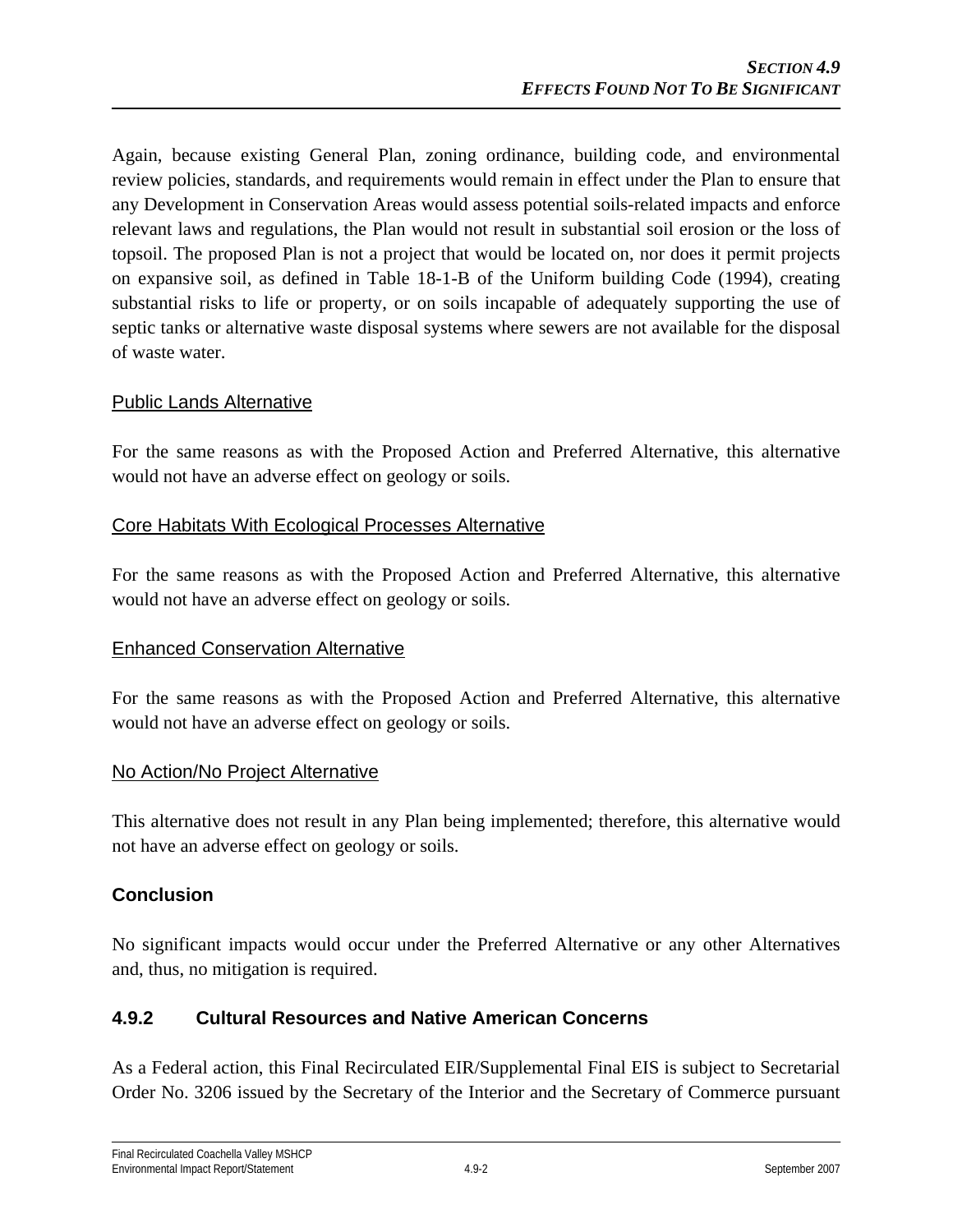to the Federal ESA. The order directs that the Departments shall carry out their responsibilities under the Act in a manner that harmonizes the Federal trust responsibility to tribes and the statutory missions of the Departments. The order also directs the Departments to strive to ensure that Indian tribes do not bear a disproportionate burden for the conservation of listed species, so as to avoid or minimize the potential for conflict between interests.

Cultural resources and Native American concerns have been represented in and are integral to the design of the MSHCP. Representatives of the three major tribes with traditional use and reservation lands in the Plan Area were invited to participate in the MSHCP planning process. Tribal representatives attended numerous regularly held meetings of the MSHCP Project Advisory Group, of which they are members, as well as focus sessions on a wide range of common interests. The Agua Caliente Band, with the closest relationship to the Plan, have also been involved in numerous coordination and technical meetings with CVAG.

The USFWS participated extensively in many of the meetings with the Agua Caliente Band of Cahuilla Indians, and was also involved in ongoing consultation and coordination. Opportunities to harmonize Native American interests to those of the MSHCP were developed throughout the process. Sensitivity to Native American culture, religion and spirituality is demonstrated in this Final Recirculated EIR/Supplemental Final EIS. In addition, USFWS corresponded with the Cabazon Band of Mission Indians, 29 Palm, Torres-Martinez Desert Cahuilla Indians, Morongo Band of Mission Indians, Agua Caliente Band of Cahuilla Indians, Augustine Band of Cahuilla Indians, and Santa Rosa tribes and transmitted copies of the MSHCP, MSHCP Appendices, IA, and EIR/EIS**.** 

### Cultural Resources

Many of the trails in the Plan Area were created by the Cahuilla Indians and their ancestors or predecessors. Artifacts such as pottery shards and flaked stone occur along some of the trails and provide physical evidence of the prehistoric origins of the trails. Grinding slicks and mortars may be found on bedrock outcrops adjacent to trails. Habitation and temporary camp sites may also be located adjacent to trails. The recollections of Cahuilla elders and early non-Indian settlers speak to the ancient origins of the trails (Barrows 1900; Bean, Vane, and Young 1991; Patencio 1943; Quinn 1977; Strong 1929). Many trails are documented on the General Land Office survey maps from the late 1800's as "Indian Trails". The following trails, or portions of trails, are believed to have been established by the Cahuilla Indians or their predecessors. This list was developed from information available in ethnographic records and on file in the Palm Springs-South Coast Field Office of the Bureau of Land Management.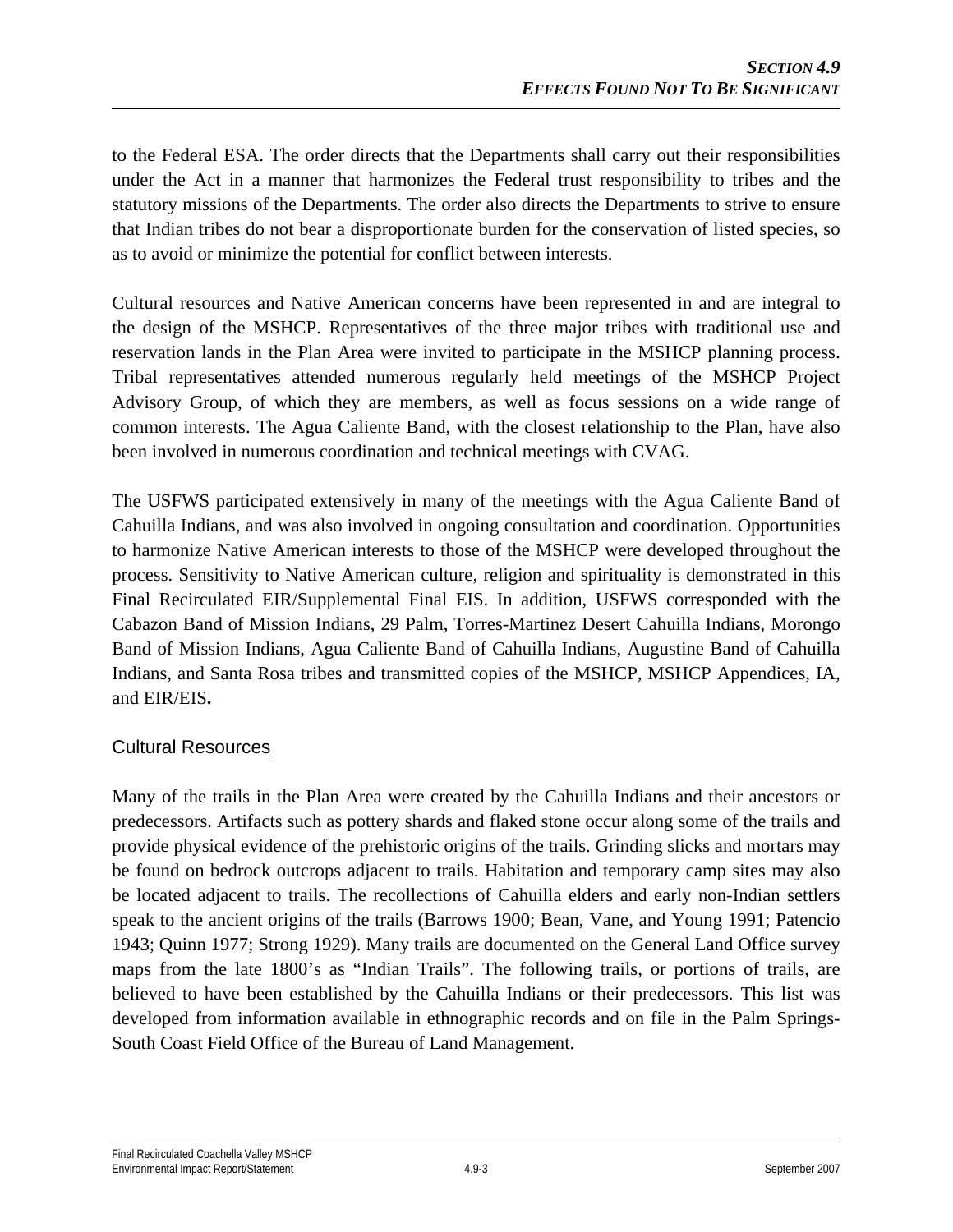| <b>Bear Creek</b> | <b>Boo Hoff</b> | Carrizo Canyon | Cactus Spring  |
|-------------------|-----------------|----------------|----------------|
| Dead Indian       | Dry Wash        | Fern Canyon    | Guadalupe      |
| Indian Potrero    | Martinez Canyon | Palm Canyon    | Potrero Canyon |
| Skyline           | Vandeventer     |                |                |

The trails would have been used for travel and trade between villages, hunting, access to resource gathering locations, or for ceremonial purposes. Many of the trails were later used for ranching and recreation. Because the trails lend themselves to an understanding of the broad patterns of our history and have the potential to yield information important in prehistory or history, they may be eligible for inclusion in the National Register of Historic Places (NRHP) under criteria (a) and (d). Trails associated with the Cahuilla would be treated as historic properties for the purpose of this analysis. Trails other than those listed may have prehistoric origins; additional research is needed.

Some of the above trails may have been altered from their original course to accommodate modern hikers and equestrians. Alteration of the trails may have compromised the integrity of the trails. In addition, numerous trails have been constructed by groups such as Desert Riders. Desert Riders has been constructing and maintaining trails in the plan area since the 1920's. The significance of trails constructed by Desert Riders has not been addressed.

The trails were used to connect villages, ceremonial sites, mines, ranches, communities, and other occupation or use areas. These locations may themselves be significant sites eligible for inclusion in the NRHP. According to information currently on file at the Bureau of Land Management, Palm Springs-South Coast Field Office, 56 archaeological sites have been recorded within 50 meters of existing trails analyzed in this plan. Few of these sites have been formally evaluated for NRHP eligibility. The majority of the sites are associated with the prehistoric period. Common site types include bedrock mortars and grinding slicks, limited use or temporary camp sites, and concentrations of pottery fragments (sherds).

Inventory and evaluation has been proposed for trails within the Santa Rosa and San Jacinto Mountains National Monument. To date, there has not been a comprehensive effort to inventory trails for cultural resources. Trails issues would be further examined during development of the National Monument Strategic Recreation Management Plan and Cultural Resources Management Plan.

Cultural resources inventories of randomly selected parcels within the perimeter trails corridors were conducted as part of the analysis for the BLM's California Desert Conservation Area Plan Amendment for the Coachella Valley. There is a high potential for cultural resources, and historic properties, to occur within the perimeter trail corridors: ethnographic data and data from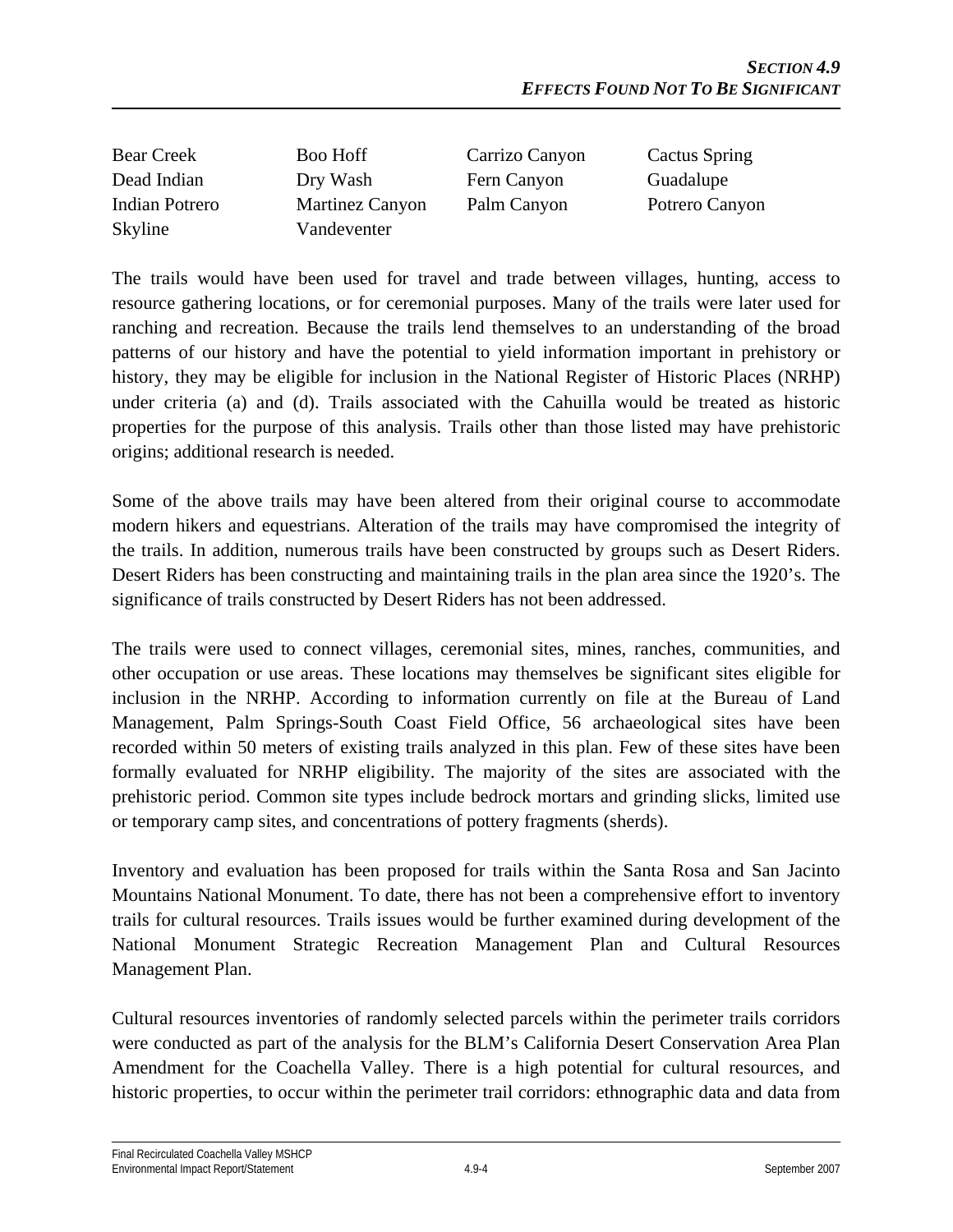previous cultural resources inventories indicate that trails, habitation sites, resource processing locations, and other types of archaeological sites are likely to occur in the Lower Sonoran life zone where the mountain slopes and desert floor meet. Three sites identified within these sample units appear to contain qualities, which make them eligible for listing on the NRHP.

Additionally, between May 1 and October 22, 2003 archaeologists from CRM TECH carried out intensive-level cultural resources inventory of portions of the routes of proposed new trails. A 60 meter corridor was inventoried along the proposed alignments. Whenever possible, the alignments were flagged in the field and the survey corridor was centered on the marked route. The 60 meter corridor would allow flexibility in resolving final trail alignment and construction.

The purpose of the inventory was to characterize the potential for the proposed trail routes to contain cultural resources and potential historic properties. The inventory focused on those segments of the proposed routes which had not been previously inventoried and, based on topography, ethnographic data and existing inventory data, had a moderate to high potential to contain significant resources. The goal was to provide data sufficient to assess the potential for adverse effects to cultural resources from trail construction.

A pre-inventory records search indicated that nine archaeological sites had been previously recorded within the area of potential effects of the proposed trails. Four of those sites could not be located and one was determined to be outside of the study area. Two sites were located and site form updates were completed. The remaining two sites were determined to constitute one large site, which was then recorded as a new site. Six additional previously unrecorded sites were identified and recorded. One of these sites has been determined to be eligible to the National Register of Historic Places. This site consists of a segment of prehistoric trail and is eligible under criteria (a) and (d) as discussed above. Of the remaining sites, three lack the characteristics that would make them eligible to the National Register and five require additional evaluation before a determination of eligibility can be made.

Upon determination of the specific routes of new trails and prior to construction of the trails, additional cultural resources review would be required and may include additional inventory.

# Native American Concerns

Federal agencies have a unique and formal legal relationship with Native American tribes. The National Historic Preservation Act (NHPA), as implemented at 36 CFR 800, and related federal regulations and guidelines direct federal agencies to consult with Indian tribes. The goal of consultation is to identify the potential for effects to properties of religious or cultural significance.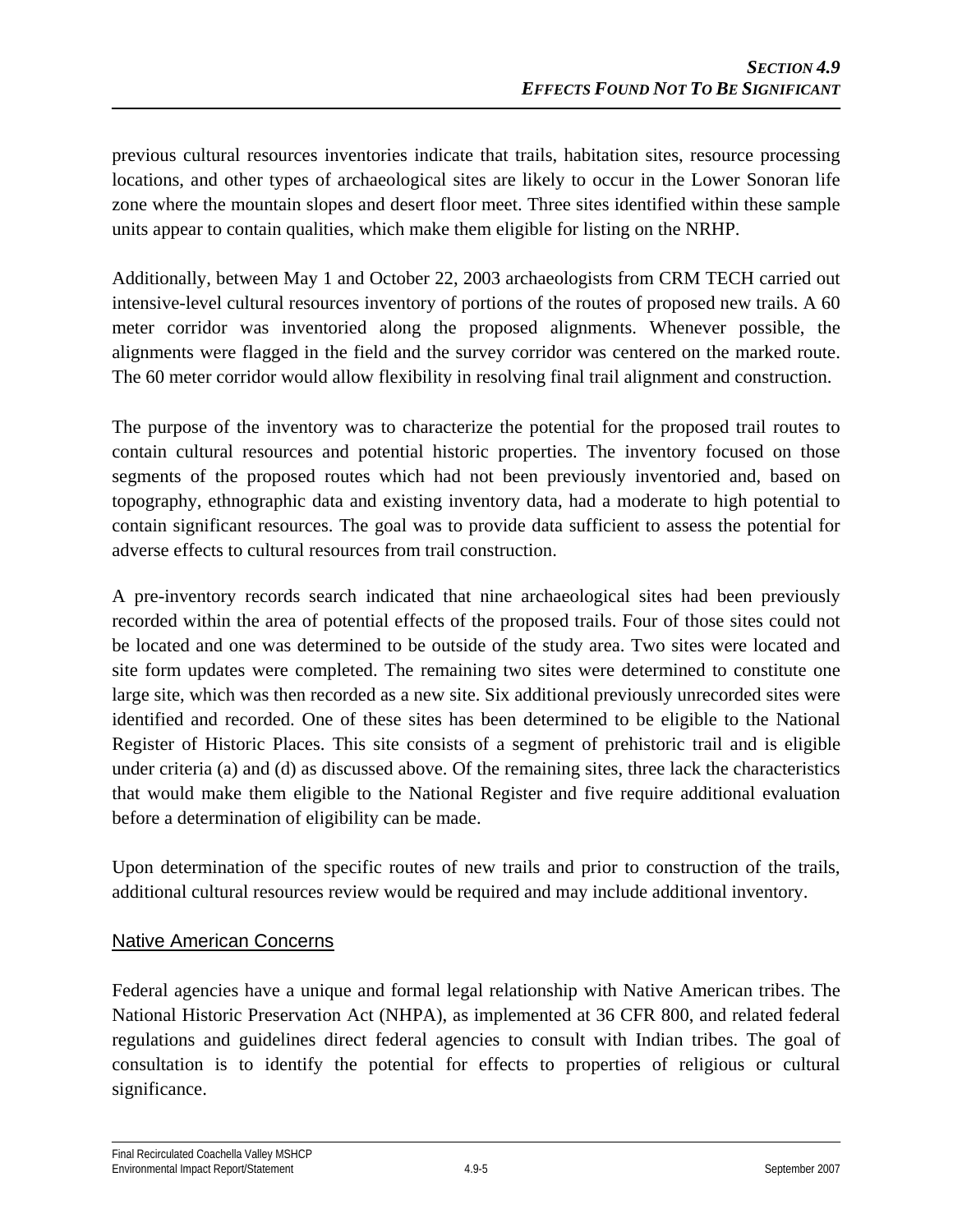Consultation indicates that trails and their usage are issues of concern among the Cahuilla. In 1991, during consultation for the Santa Rosa Mountains National Scenic Area, Cahuilla tribal members indicated that some trails led to sacred areas or other areas of importance. They also indicated that the trails were themselves important to Cahuilla cultural heritage.

Consultation conducted during the recent development of the management plan for the Santa Rosa and San Jacinto Mountains National Monument indicates that trails continue to be a matter of concern. Members of the Cahuilla Bands are concerned for the welfare of the trails themselves, and for the archaeological sites that the trails may lead to.

Tribal members expressed the concern that an increase in visitors and usage of the trails may lead to an increase in intentional looting or unintentional damage to important sites. No specific locations were identified and this absence of data would need to be addressed through on-going Native American consultation and cultural resources inventory. As noted previously, trails issues would be further examined during development of the National Monument Strategic Recreation Management Plan and Cultural Resources Management Plan.

Consultation specifically related to the construction of new trails was conducted in support of this document. The Native American Heritage Commission (NAHC) was contacted and a records search of their sacred lands file was requested. The NAHC reported that no Native American sacred sites were on record in the immediate vicinity of the APE for proposed trails. The NAHC also provided a list of Tribes and individuals to contact for further information. Responses were received from the Morongo Band of Mission Indians, Agua Caliente Band of Cahuilla Indians, and Augustine Band of Cahuilla Indians.

Agua Caliente and Augustine have recommended that Native American monitors be present during ground-disturbing activities. Please see Appendix F for correspondence and a list of Native American Tribes who were consulted during the preparation of the MSHCP and EIR/EIS.

# CEQA/NEPA Cultural Definitions

The term "cultural resources" refers inclusively to archaeological and historic resources. Cultural resources also include properties of traditional religious or cultural importance to a community, an Indian tribe, local ethnic group, or the people of the nation as a whole.

The term "historic property" refers specifically to cultural resources included in, or determined eligible for inclusion in, the National Register of Historic Places (NRHP). The National Register Criteria for Evaluation can be found at Title 36, Part 60.4 of the Code of Federal Regulations (36 CFR 60.4). The quality of significance in American history, architecture, archaeology,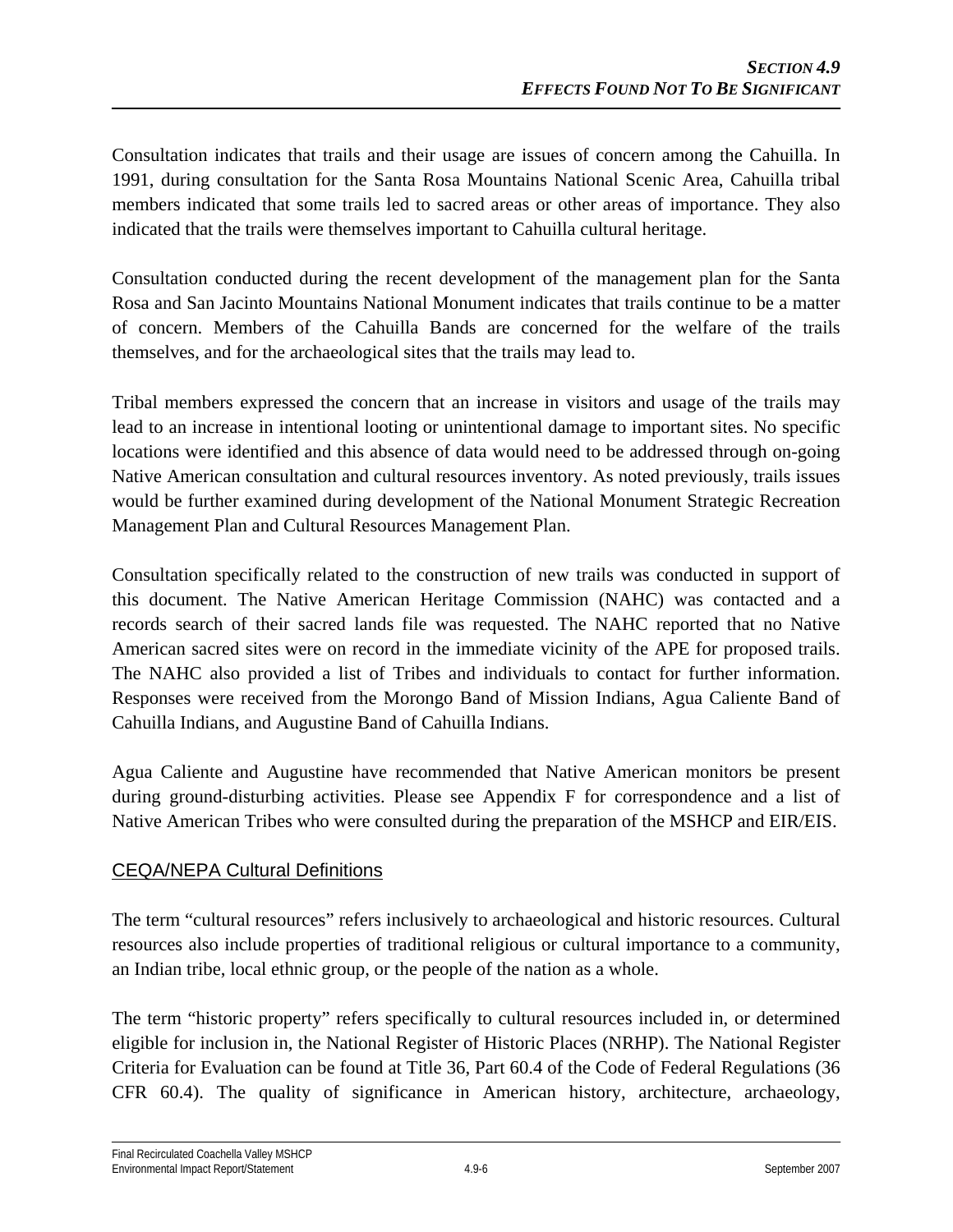engineering, and culture is present in districts, sites, buildings, structures, and objects that possess integrity of location, design, setting, materials, workmanship, feeling and association, and:

- (a) Are associated with events that have made a significant contribution to the broad patterns of our history; or
- (b) Are associated with the lives of persons significant in our past; or
- (c) Embody the distinctive characteristics of a type, period, or method of construction, that represent the work of a master, that possess high artistic values, or that represent a significant and distinguishable entity whose components may lack individual distinction; or
- (d) Have yielded or may be likely to yield information important in prehistory or history.

Section 106 of the National Historic Preservation Act (NHPA) of 1966, as amended, directs federal agencies to take into account the effects of their undertakings on historic properties. The implementing regulations for Section 106 are found at 36 CFR 800. Compliance with Section 106 is generally integrated into the NEPA environmental review process. If the agency official determines, in consultation with the State Historic Preservation Office (SHPO), that the undertaking does not have the potential to cause effects to historic properties, the agency has no further obligations. If the undertaking has the potential to affect historic properties, the agency shall identify historic properties within the area of potential effect and assess the effects of the undertaking on such properties.

An adverse effect is found when an undertaking may alter, directly or indirectly, any of the characteristics of a historic property that qualify the property for inclusion in the NRHP in a manner that would diminish the integrity of the property's location, design, setting, materials, workmanship, feeling, or association (36 CFR 800.5). The agency official shall consult with the State Historic Preservation Officer and other consulting parties to seek ways to avoid, minimize or mitigate the adverse effects (36 CFR 800.6).

The California Environmental Quality Act (CEQA) parallels NEPA and the NHPA in providing for consideration of effects to cultural resources. CEQA calls for consideration of the effects to historical resources and unique archaeological resources from projects undertaken or supported by public agencies. The definition of the term "historical resource" mirrors the definition of "historic property" as described above. A historical resource is a resource listed in or determined to be eligible for listing in the California Register of Historical Resources. The California Register includes historical resources determined to be significant and to meet the criteria for listing on the California Register of Historical Resources (Public Resources Code SS5024.1, Title 14 CCR, Section 4852):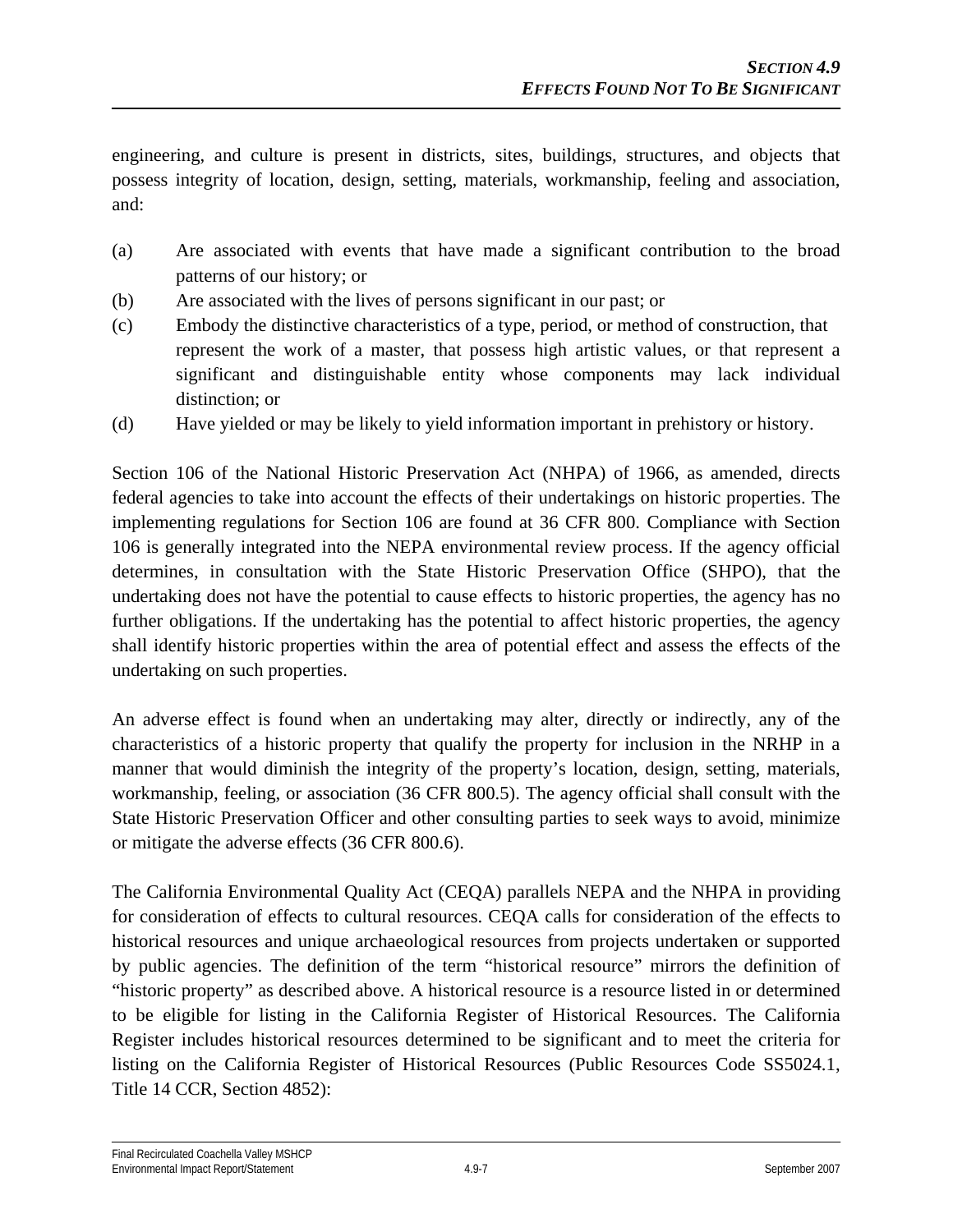- (a) Is associated with events that have made a significant contribution to the broad patterns of California's history and cultural heritage;
- (b) Is associated with the lives of persons important in our past;
- (c) Embodies the distinctive characteristics of a type, period, region, or method of construction, or represents the work of an important creative individual, or possesses high artistic values; or
- (d) Has yielded, or may be likely to yield, information important in prehistory or history.

The California Register includes resources eligible for inclusion, or listed, in the NRHP. Archaeological resources may warrant consideration as historical resources or as "unique archaeological resources". Unique archaeological resource, as defined at Section 21083.2 of the Public Resources Code, means an archaeological artifact, object, or site which:

- (1) Contains information needed to answer important scientific research questions and that there is a demonstrable public interest in that information;
- (2) Has a special and particular quality such as being the oldest of its type or the best available example of its type;
- (3) Is directly associated with a scientifically recognized important prehistoric or historic event or person.

State CEQA Guidelines Section 15064.5 provide guidance for determining the significance of impacts to historical and unique archaeological resources. CEQA defines "substantial adverse change in the significance" of a resource as physical demolition, destruction, relocation, or alteration of the resource or its immediate surroundings such that the significance of the resources would be materially impaired. The lead agency shall identify potentially feasible measures to mitigate significant adverse changes.

While state laws for the protection of cultural resources are patterned after the federal regulations, the terminology differs. Actions related to public access and use in the Santa Rosa and San Jacinto Mountains Conservation Area / National Monument would affect federal lands and are considered federal undertakings. Therefore, federal terminology would be used in the analysis of effects of those actions.

### Cultural-Resources-Related Project Impacts

This section analyses the potential for the Plan to have significant impacts or adverse effects on cultural resources within the Plan Area. This EIR/EIS does not analyze the potential impacts of Covered Activities on cultural resources, nor does it supplant other requirements that Covered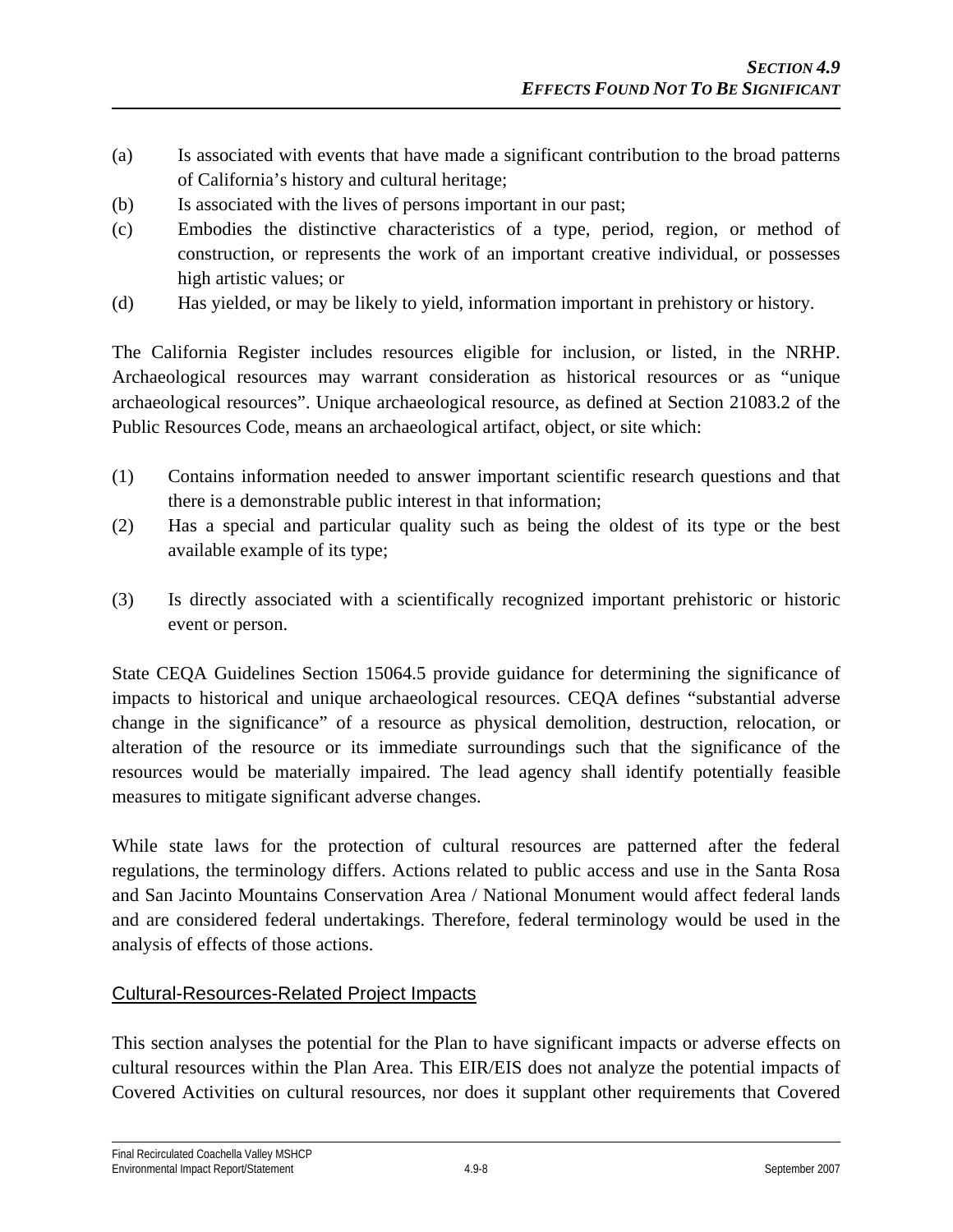Activities might be subject to regarding environmental analysis, including cultural resource surveys, through their environmental review and approval process. Any required mitigation would be determined through that process.

# All Plan Alternatives

The Preferred Alternative, as well as the other action Alternatives analyzed in this document would involve detailed conservation planning, management and monitoring within Conservation Areas. The permanent conservation of land would generally enhance the conservation of cultural resources by precluding Development that might otherwise impact those resources. Within portions of these areas, the Plan and alternatives would provide guidelines and criteria (per Section 7.3  $\&$  7.4 of the Plan) to facilitate and regulate the development of conditionally compatible public uses. These uses include the future planning and development of trails and trailheads, as well as interpretive facilities and information kiosks.

The Plan and the action Alternatives would not, in and of themselves, generate adverse impacts on sensitive cultural resources. Section 7.4 of the Plan addresses allowable uses in the Reserve System. These include activities associated with reserve management, monitoring and scientific research, which would not result in any significant land disturbance. Other allowed uses or activities include emergency response by fire, police or rescue agencies, impacts from which are expected to be infrequent and essentially less than significant for CEQA analysis purposes. The Plan also makes provision for "emergency repairs" of public infrastructure. For Existing Uses of this type, site disturbances have already occurred and additional impacts resulting from the Plan Alternatives are not anticipated.

The No Action/No Project Alternative does not result in a Plan being implemented, and, therefore, has no impact. Individual projects that currently require assessment of impacts to cultural resources, and potential avoidance and mitigation measures, would remain subject to those requirements.

# **Conclusion**

As discussed above, none of the MSHCP alternatives would have a significant adverse impact on cultural resources in the Plan Area for CEQA analysis purposes. With the exception of the No Action/No Project Alternative, to varying degrees the alternatives result in more or less conservation and long-term protection of lands from Development or other disturbance. While Take Authorization may be provided for Covered Activities, they would remain subject to existing applicable regulations for the assessment of potential impacts to cultural and other resources. Therefore, potential for impacts to cultural resources from the Plan alternatives would not differ from the current condition, and would result in beneficial impacts in the case of the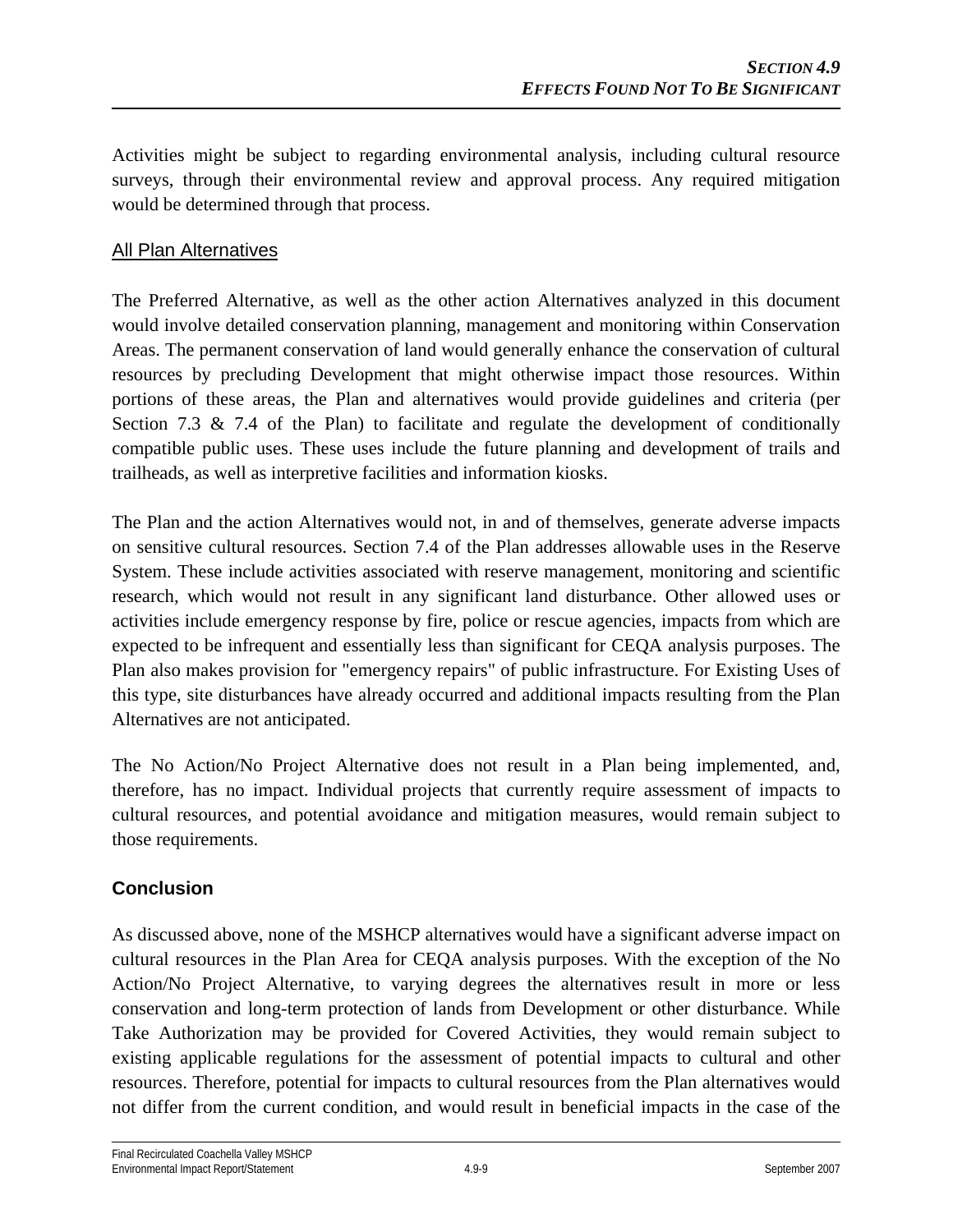more conservation-oriented alternatives, where protection and documentation of biological and cultural resources would be better coordinated.

# **4.9.3 Parks, Trails, and Recreation**

Section 3.10 of the EIR/EIS summarizes existing parks and recreation areas located within the Plan Area. As discussed in detail in that section, the Coachella Valley is one of the country's most desirable geographic areas for full or part time retirement and as a resort destination for vacationers. With the growth, expansion and diversification of the local economy, the Coachella Valley is also becoming an escape for traditional families from the more intense urban areas to the west.

As demographics have changed and the local economy has grown, the Valley has attracted a broader permanent population, representing all age groups and walks of life. The region's growing permanent population also results in an increase in tourism, inducing visits from friends and family from elsewhere. Both permanent residents and tourists constitute a growing market for a number of different types of recreational activities and attractions.

This section of the EIR/EIS assesses the potential adverse effects that the proposed Plan may have on recreational resources and opportunities for recreation. Section 5 of this EIR/EIS assesses the impacts of the Santa Rosa and San Jacinto Mountains Trails Plan on recreational resources and opportunities for recreation especially as regards trails located in the Santa Rosa and San Jacinto Mountains.

### Proposed Action/Preferred Alternative

The MSHCP provides the basis for the development of a system of local, county state and federal wildlife and habitat preserves of local and national importance. The Preferred Alternative provides guidelines for public access and recreation that would be implemented over time within various MSHCP Conservation Areas. The guidelines and the review and approval process for sitting trails and other public access facilities in the MSHCP Reserve System are set forth in Section 7.4 of the Plan. They ensure that new facilities would avoid significant impacts to biological resources for CEQA analysis purposes.

The scope of public access would be planned and implemented in conjunction with management planning for each Reserve Management Unit. The potential for expanded hiking, equestrian and other "passive" recreation in the MSHCP Reserve System is a significant benefit of the Plan. In addition to trails, the Plan envisions interpretive centers, information kiosks and other facilities to enhance the open space experience the Reserve System would provide to the public.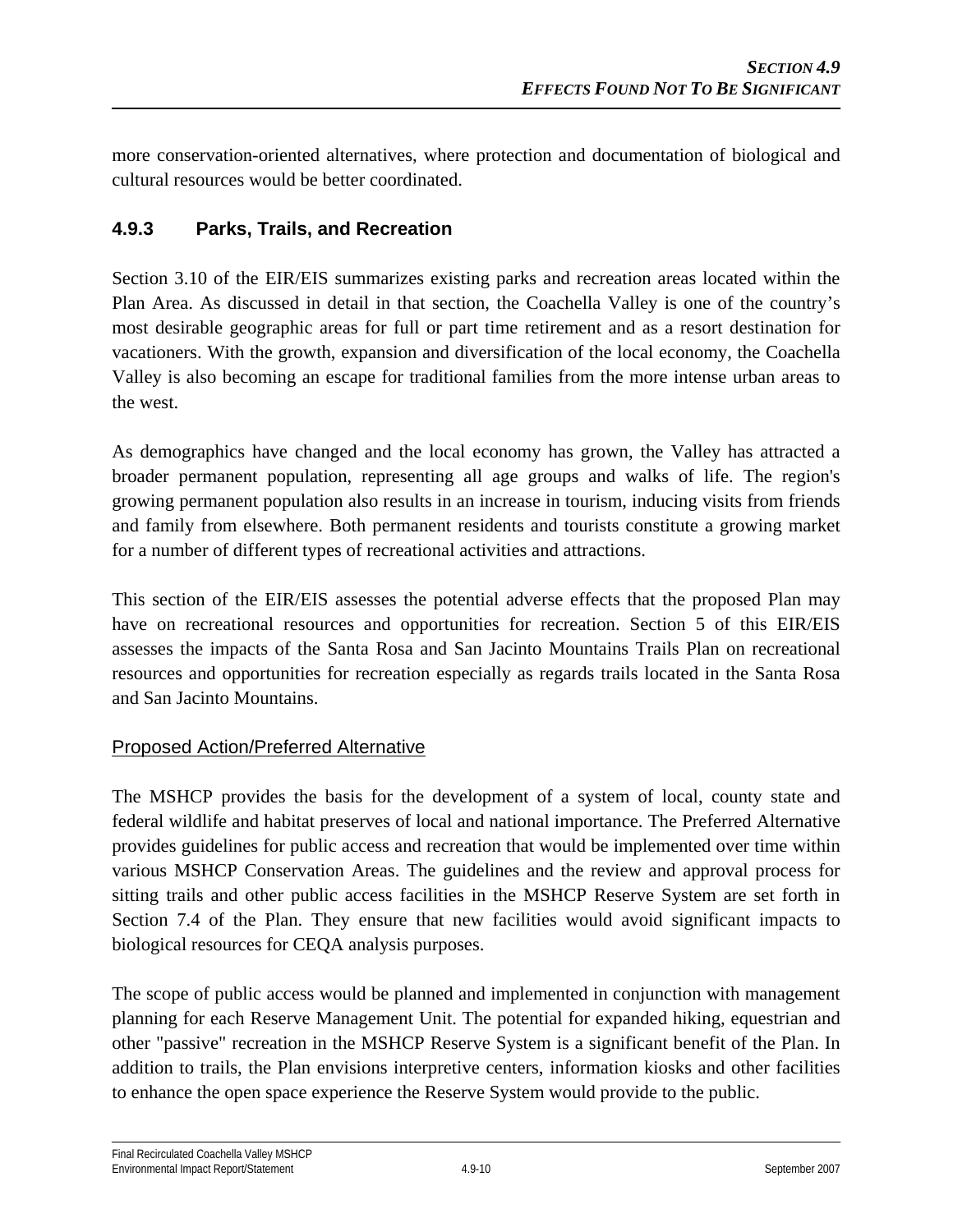In this regard, the MSHCP would result in significant beneficial impacts for public use, trails and recreation in the Plan Area by increasing access to open space, restoring and protecting the underlying environmental resource. The Trails Plan for the Santa Rosa and San Jacinto Mountains Conservation Area and its potential impacts are analyzed in Section 5.

### Public Lands Alternative

This Alternative would not impact existing trails, parks, and recreation opportunities except in the Santa Rosa and San Jacinto Mountains Conservation Area. The Trails Plan for this area and its potential impacts are analyzed in Section 5. This Alternative would not have the benefits of the other action Alternatives.

### Core Habitat and Ecological Processes Alternative

The effects of this Alternative, including the benefits, differ from those for the Preferred Alternative only in that the Core Habitat and Ecological Processes Alternative provides less new conservation land, and, thus, the benefits of this Alternative could be fewer than for the Preferred Alternative.

### Enhanced Conservation Alternative

The effects of this Alternative, including the benefits, differ from those for the Preferred Alternative only in that the Enhanced Conservation Alternative provides more new conservation land, and, thus, the benefits of this Alternative could be greater than for the Preferred Alternative.

### No Action/No Project Alternative

Under this Alternative there would be no MSHCP, and, thus, no associated Reserve System that could be made accessible to the public by virtue of ownership and management regimes. There would be no direct impacts from this Alternative to existing parks, recreation, and trails facilities and opportunities in the Plan Area. There would also be no benefits, as there are from the Preferred Alternative.

### **Conclusion**

As discussed in Section 4.10.3 above, none of Alternatives would have a direct significant adverse impact on parks, recreation, open space, and trails in the Plan Area. Each Alternative would generally result in either the maintenance of the status quo or an increased availability of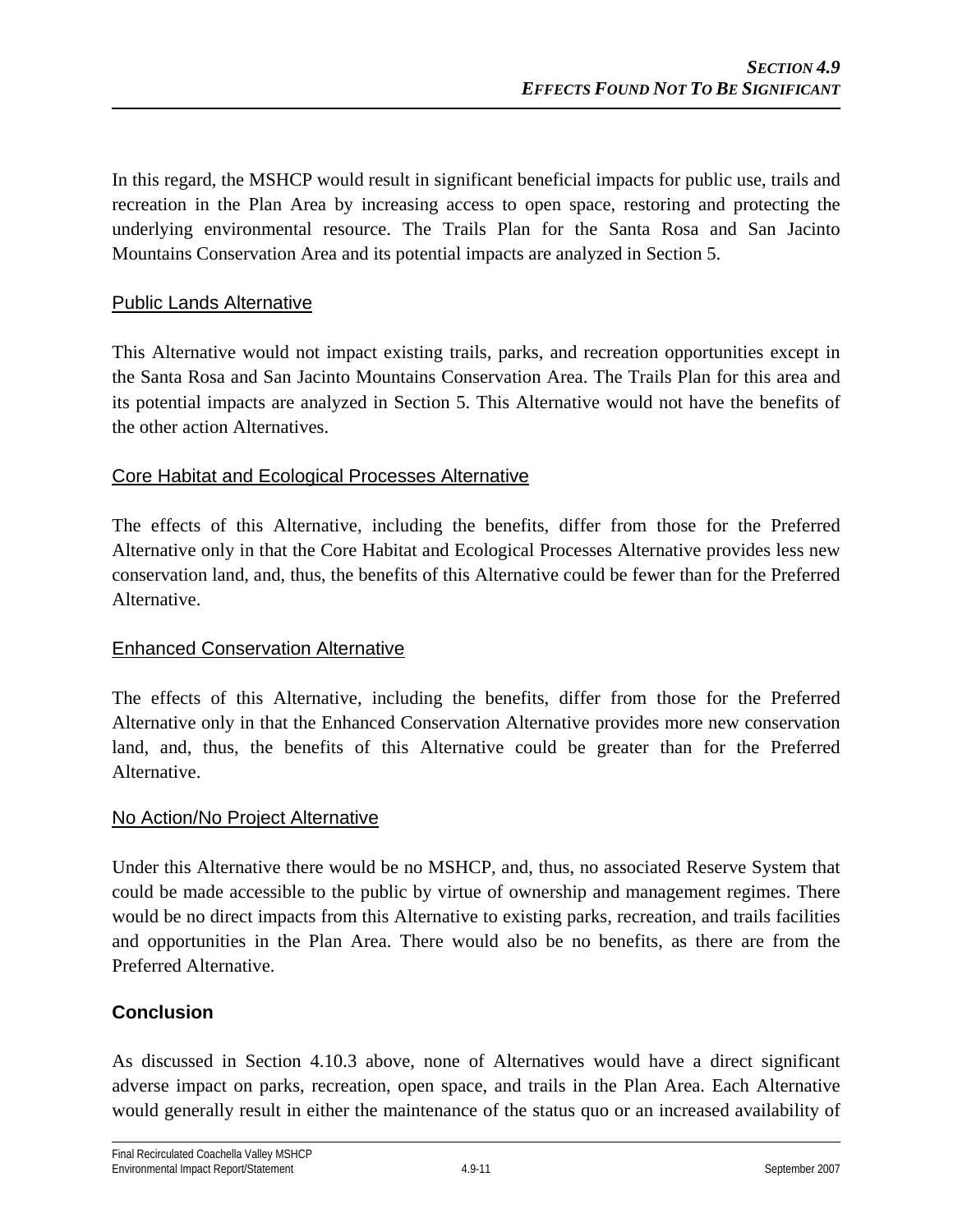parks, trails and open space and recreation areas. Therefore, for CEQA analysis purposes, no mitigation is required. There would be no adverse impacts to park, trails and recreational resources. Additionally, a variety of positive effects are expected to result from the substantial opportunities for a variety of additional trail and open space experiences that may be facilitated by the Plan.

# **4.9.4 Air Quality**

As discussed in Section 3.11 of this Final Recirculated EIR/Supplemental Final EIS, the project Plan Area is located within the Salton Sea Air Basin, which is regulated directly by the South Coast Air Quality Management District (SCAQMD) and indirectly by the California Air Resources Board and the U.S. Environmental Protection Agency (US EPA). The 1990 federal Clean Air Act (CAA) and the California Clean Air Act (CCAA) enacted in 1988 established minimum air pollution standards and delegate much responsibility for implementation; states are not constrained from enacting and enforcing more stringent standards. The Southern California Association of Governments (SCAG) and Coachella Valley Association of Governments (CVAG) are also key participants in regional air quality improvement efforts.

### Proposed Action/Preferred Alternative

With the exception of the Public Lands and No Action/No Project Alternatives, all of the MSHCP project alternatives would result in the conservation of land, which could otherwise be developed and result in the generation of air pollutants. It is conservatively assumed in this EIR/EIS, however, that most or all of the Development that would not occur in the Conservation Areas under Plan implementation would be displaced to other areas in the Coachella Valley rather than not occurring at all.

There is some potential that displaced Development might occur in closer proximity to existing developed areas, which could lead to a more efficient traffic pattern and an incremental reduction in emissions; however, this is too speculative to analyze. The establishment of the MSHCP Reserve System could generate some vehicle trips on the part of persons coming to the Reserve System to recreate, and would generate some vehicle trips in conjunction with biological monitoring and land management. The latter trips would be statistically insignificant. Additionally, approximately 91.6 percent of the lands in the Conservation Areas are designated as "open space" or "very low density residential" (1 du/10ac). However, 1,021 acres designated for commercial, business park and industrial use are included in the Conservation Areas. To the extent that such development might instead occur in the more compact urban context should also yield land use and other efficiencies beneficial to long-term air quality.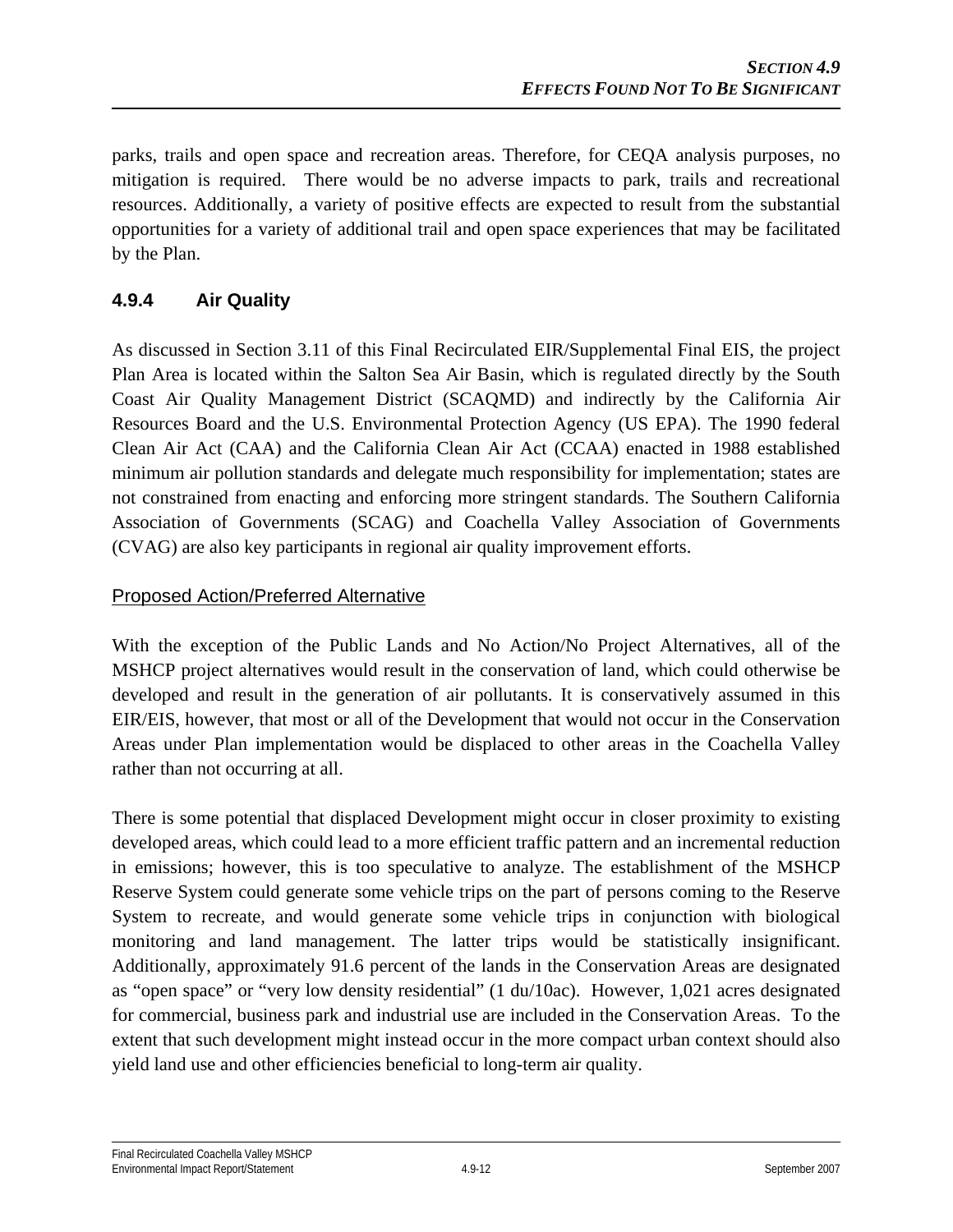As with other Covered Activities, the transportation projects listed in the Plan would receive Take Authorization under the MSHCP. However, each project will be required to complete full CEQA and NEPA review, and will be required to demonstrate their conformance with state and/or federal CAA. Under federal conformity regulations, all federal or federally funded transportation projects must conform to applicable SIPs, and must not be a cause of impeding progress toward attainment of the federal standards. The transportation projects that would receive Take Authorization under the MSHCP are needed to address significant existing and projected congestion, which is currently resulting in delays and long travel times, inefficient vehicle use and increased emissions per mile traveled.

The recreation-related trips are likely, for the most part, to be in lieu of trips to other destinations that recreationists would make if the Reserve System is not established. Some of these trips could be to closer destinations in the Plan Area where there are existing trails and open space areas; but some of them could be to destinations farther away. On balance, it is expected that the total number of recreation-related vehicle miles would not increase significantly, if at all. The Plan could also lead to the construction of facilities such as kiosks, signs, and shade structures in the Reserve System, but the amount of emissions generated in the course of constructing such facilities would be statistically insignificant. Based on the foregoing analysis, the Plan's effects on air quality are considered less than significant for CEQA analysis purposes.

The Plan Area occurs within the planning boundaries of the 2002 Coachella Valley  $PM_{10}$  State Implementation Plan (SIP), which includes  $PM_{10}$  control program enhancements to meet federal PM<sub>10</sub> standards. The MSHCP does not, in and of itself, permit, but may facilitate, future Development, especially outside proposed Conservation areas. Development shifted by the Plan would eliminate or significantly reduce site disturbances and other sources of  $PM<sub>10</sub>$ . While a plan to limit the emission of ozone precursors is currently under development, the implementation of the Preferred Alternative is expected to be consistent with and to complement the goals and objectives of such a plan.

Because the Proposed Action/Preferred Alternative does not result in any significant emissions, it does not violate any applicable air quality standard nor would it contribute to existing or future air quality violations. The adoption and implementation of the Preferred Alternative would have no adverse affect or result in a net increase in any local or regional contribution in pollutant emissions for pollutants for which the region is in non-attainment under either federal or state ambient air quality standards.

The adoption and implementation of the Proposed Action/Preferred Alternative of the MSHCP would not result in actions that increase exposure of sensitive receptors to substantial pollutant concentrations. The Plan would preserve Essential Ecological Processes, including fluvial and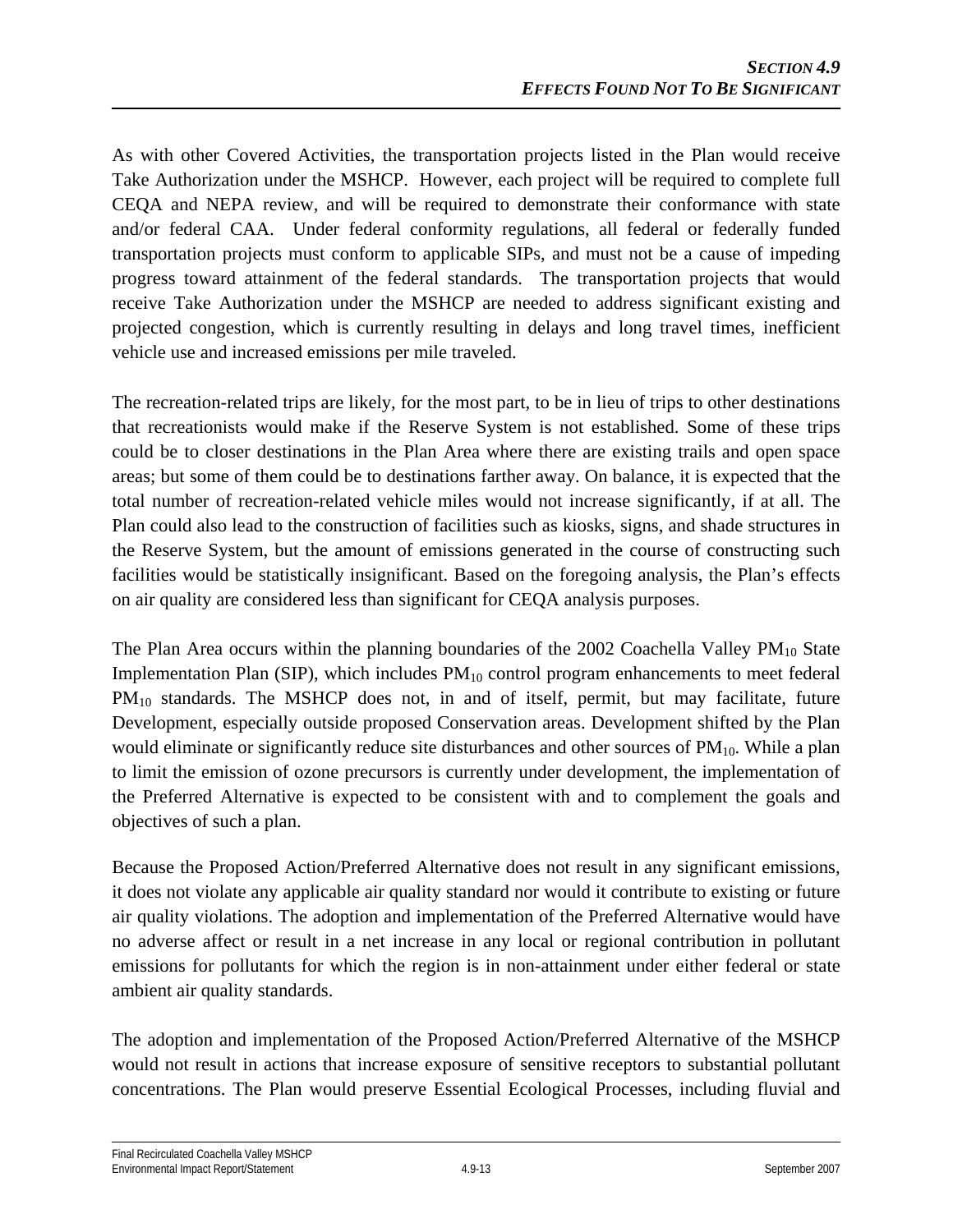aeolian transport of sand, which would maintain to some degree the natural blowsand conditions occurring within the Plan Area.

The 2002 Coachella Valley  $PM_{10}$  State Implementation Plan recognizes these natural conditions in the Coachella Valley and the inappropriateness of including "natural event" days in threshold violation data and their limited contribution to regional air quality. Implementation of the Plan would not preclude the effective implementation of the variety of mitigation measures and activities set forth in the 2002 Coachella Valley  $PM_{10}$  State Implementation Plan, which are designed to benefit sensitive receptors and bring the Coachella Valley into compliance with federal PM<sub>10</sub> standards. The adoption and implementation of the Preferred Alternative would have no adverse affect or result in a net increase in objectionable odors.

### Public Lands Alternative

This alternative includes all lands managed for conservation under local, state, and federal agency land, and private ownership, and would require additional management prescriptions to be implemented on certain BLM and other public lands. No new areas would be acquired for Plan purposes. The local jurisdictions would contribute to the management of the existing conservation areas as mitigation for the habitat loss allowed under the Plan. Only Core Habitat, Essential Ecological Processes, and Biological Corridors and Linkages that happen to be on existing public lands managed for conservation or Private Conservation Lands would be protected.

Since no additional lands for inclusion in Conservation Areas would be secured, future development is presumed to continue and future emissions associated with stationary and mobile sources would be expected to occur over the course of building out these lands. It is uncertain whether and to what extent this Alternative and associated future Development would conflict with or obstruct implementation of applicable air quality plans.

The alternative would not, in and of itself, violate air quality standards or contribute substantially to existing or projected air quality violation or result in a cumulatively considerable net increase in a criteria pollutant. Continued urban Development, especially in the high-wind and blowsand hazard areas of the Plan Area, would probably expose sensitive receptors to substantial pollutant concentrations however, it is unclear whether the Alternative would hamper mitigation activities that would benefit sensitive receptors. Development would be subject to approval by jurisdictions that would be responsible for complying with applicable air quality regulations. This Alternative would not result in the generation of objectionable odors.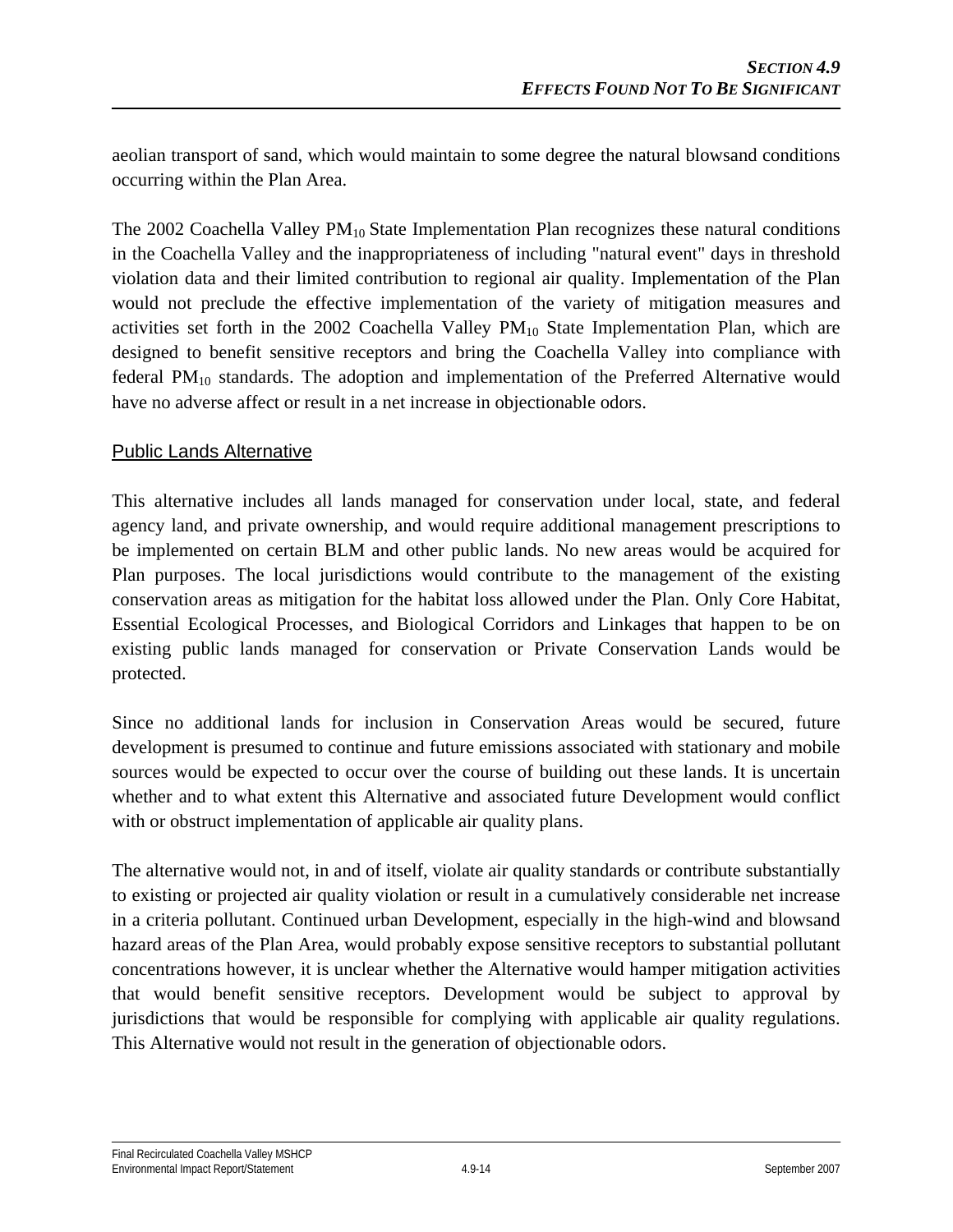### Core Habitat with Ecological Processes Alternative

Under this Alternative, less acquisition would occur compared to the Preferred Alternative. The Alternative would reduce the amount of land available for Development but to a substantially lesser degree than the Preferred Alternative. As with the Preferred Alternative, this Alternative is not expected to conflict with or obstruct implementation of applicable air quality plans; violate air quality standards or contribute substantially to existing or projected air quality violation; result in a cumulatively considerable net increase in a criteria pollutant; or expose sensitive receptors to substantial pollutant concentrations or hamper mitigation activities that would benefit sensitive receptors. This Alternative would not result in the generation of objectionable odors.

#### Enhanced Conservation Alternative

This Alternative would result in a substantial increase in lands in Conservation Areas beyond that of any of the other Alternatives. Additional lands would be added to a variety of broadly distributed Conservation Areas. The potential impacts associated with this Alternative are essentially the same as those associated with the Preferred Alternative. This Alternative is not expected to conflict with or obstruct implementation of applicable air quality plans; violate air quality standards or contribute substantially to existing or projected air quality violation; result in a cumulatively considerable net increase in a criteria pollutant; or expose sensitive receptors to substantial pollutant concentrations or hamper mitigation activities that would benefit sensitive receptors. This Alternative would not result in the generation of objectionable odors.

#### No Action/No Project Alternative

Under this Alternative, no Plan would be implemented; thus, there would be no impacts. To the extent that it would not require Take Authorization for Listed species, or that Take Authorization was obtained through other means, future Development is presumed to continue and future emissions associated with stationary and mobile sources would be expected to occur over the course of building out these lands; however, this would not be a Plan impact. The Alternative would not, in and of itself, violate air quality standards or contribute substantially to existing or projected air quality violation or result in a cumulatively considerable net increase in a criteria pollutant. Continued urban development, especially in the high-wind and blowsand hazard areas of the Plan Area, could increase exposure of sensitive receptors to substantial pollutant concentrations. Whether the Alternative would hamper mitigation activities that would benefit sensitive receptors is also uncertain. This Alternative would not result in the generation of objectionable odors.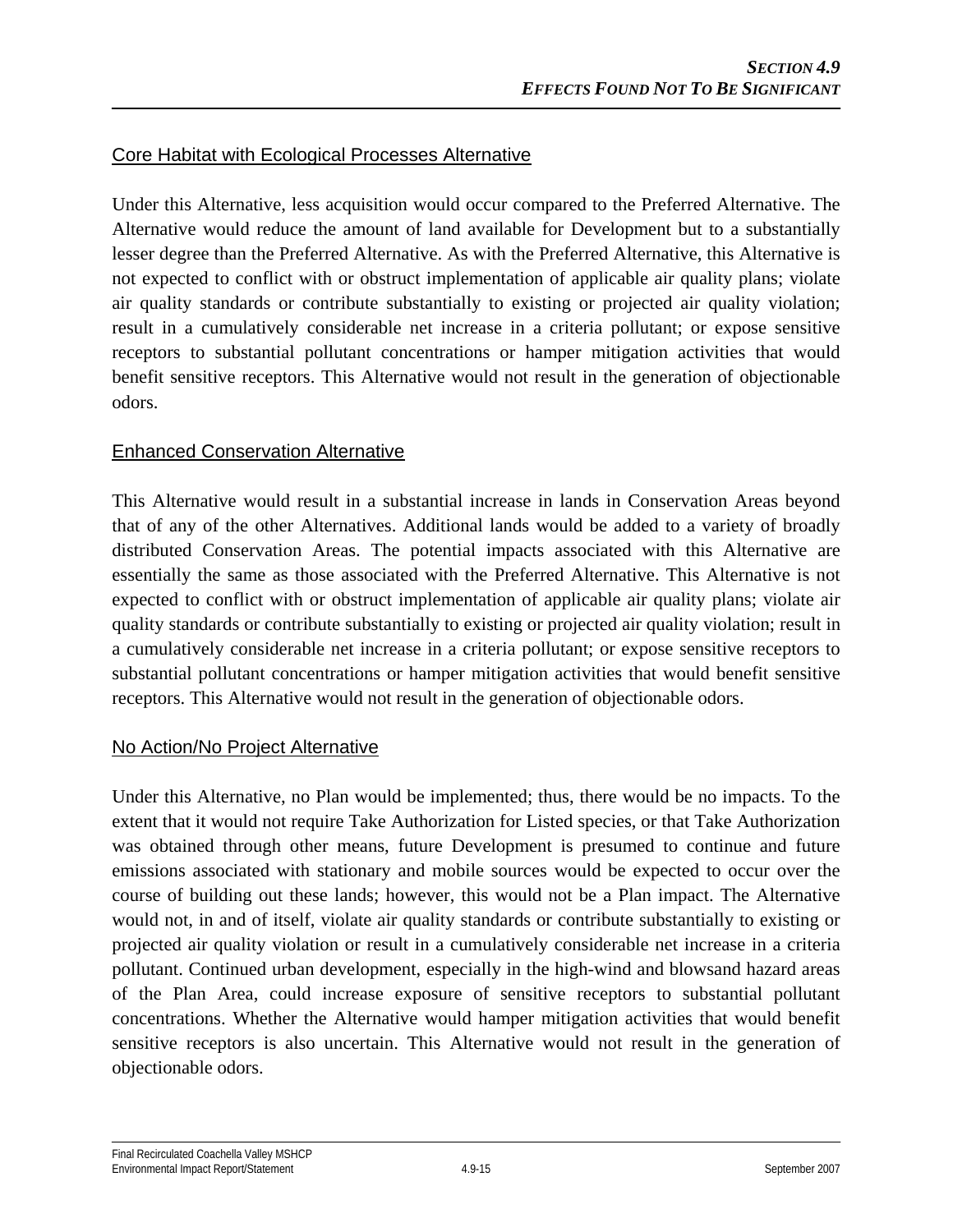### Summary of Air Quality Impacts for All Alternatives

Impacts associated with the various alternatives of the MSHCP are summarized in the discussions and table below.

The Preferred Alternative, the Core Habitat with Ecological Processes Alternative, and the Enhanced Conservation Alternative would not result in significant impacts from a CEQA analysis perspective to local or regional air quality. The Public Lands and the No Action/No Project Alternatives would essentially have negligible effects on future land Development and potential for quality impacts associated with same.

None of the alternatives would, in and of itself, violate air quality standards or contribute substantially to existing or projected air quality violation or result in a cumulatively considerable net increase in a criteria pollutant. The varying degrees of unencumbered future urban development, especially in the high-wind and blowsand hazard areas of the Plan Area, could increase exposure of sensitive receptors to substantial pollutant concentrations. Whether any of the alternatives would hamper or impede mitigation activities that would benefit sensitive receptors is also uncertain.

As discussed in Section 4.11.3 above, none of the Alternatives would have a direct significant adverse impact on local or regional air quality, hamper or impede implementation of air quality management plans, or hamper the implementation of actions that protect sensitive receptors from impacts. No mitigation measures are required.

For all of the alternatives analyzed, the direct impacts to air quality are determined to be less than significant. Potential indirect impacts are not quantifiable and would be addressed through project-specific reviews and applicable mitigation measures.

### **4.9.5 Noise**

As discussed in Section 3.12 of this EIR/EIS, the noise environment in the Plan Area ranges from quiet, wilderness levels (40 dBA) to urban core areas impacted by traffic with CNEL levels of 75 dBA adjacent to major arterial roadways. Portions of the Plan Area are also impacted by the noise levels generated by vehicular and railroad traffic along the US Interstate-10/UPRR corridor, which extends the entire length of the central portion of the Coachella Valley.

### All Alternatives

Neither the Preferred Alternative nor any of the other alternatives considered would result in the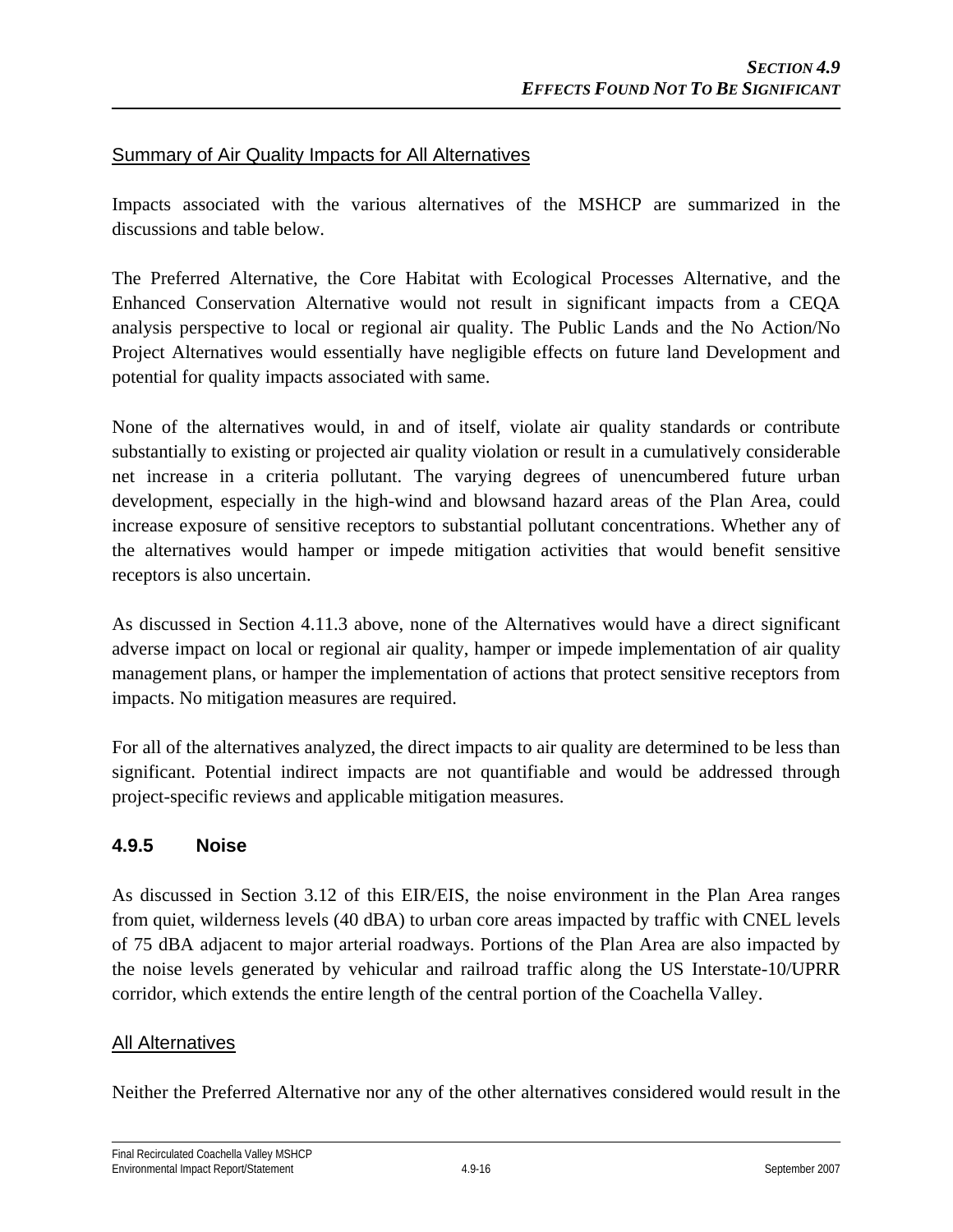generation of significant noise levels as set forth in the Thresholds of Significance/Criteria for Determining Significance set forth in Section 4.13.2. The Plan itself would result in very little construction or maintenance activities that would generate significant noise impacts. Construction activities that may be a part of the Plan would be limited to minor construction projects associated with installation of fencing, and the construction of trails and trailhead facilities. All of these activities would be very limited in extent and short in duration and would be less than significant. Under the No Action/No Project Alternative, the Plan would not be implemented and none of the construction activities discussed above would be implemented. Therefore, no impacts would result from any of the MSHCP Alternatives.

# **Conclusion**

Since none of the Alternatives would result in any potentially significant noise impacts, no mitigation measures are required from a CEQA analysis standpoint.

# **4.9.6 Visual/Scenic Resources**

As discussed in Section 3.13, the Plan Area is distinguished by its unique arrangement of lowlying desert landscape and surrounding high terrain of the San Jacinto, San Bernardino, Little San Bernardino and Santa Rosa Mountains. These contrasting viewsheds result in an exceptional display of desert open space and mountain scenery that enhances the aesthetic quality of the area.

The mountainous portions of the Plan Area are the most visible and some of the most sensitive scenic lands. Both the desert floor and the mountain hillsides are particularly susceptible to disturbance, which can take decades or longer to revert to an appearance consistent with surrounding lands. Such substantial impacts have been evidenced by the development of access roads into the Santa Rosa Mountains, including the Dunn Road and other efforts to provide access to lots located within the foothills. Examples of such disturbance and associated visual impacts can be found in Rancho Mirage and Palm Desert.

While the higher elevation terrain of the Santa Rosa and San Jacinto Mountains remain relatively pristine, their remoteness further reduces the effects of any disturbance. However, the lower elevations of the Plan Area include numerous exposed and highly visible slopes of foothills and alluvial fans. The potential for adverse effects to visual and scenic resources is greatest in these portions of the Plan Area.

The federal government has determined that the protection of the Santa Rosa and San Jacinto Mountains occupy a unique and challenging position given their proximity to highly urbanized areas of the Coachella Valley, and that these mountains provide a picturesque backdrop for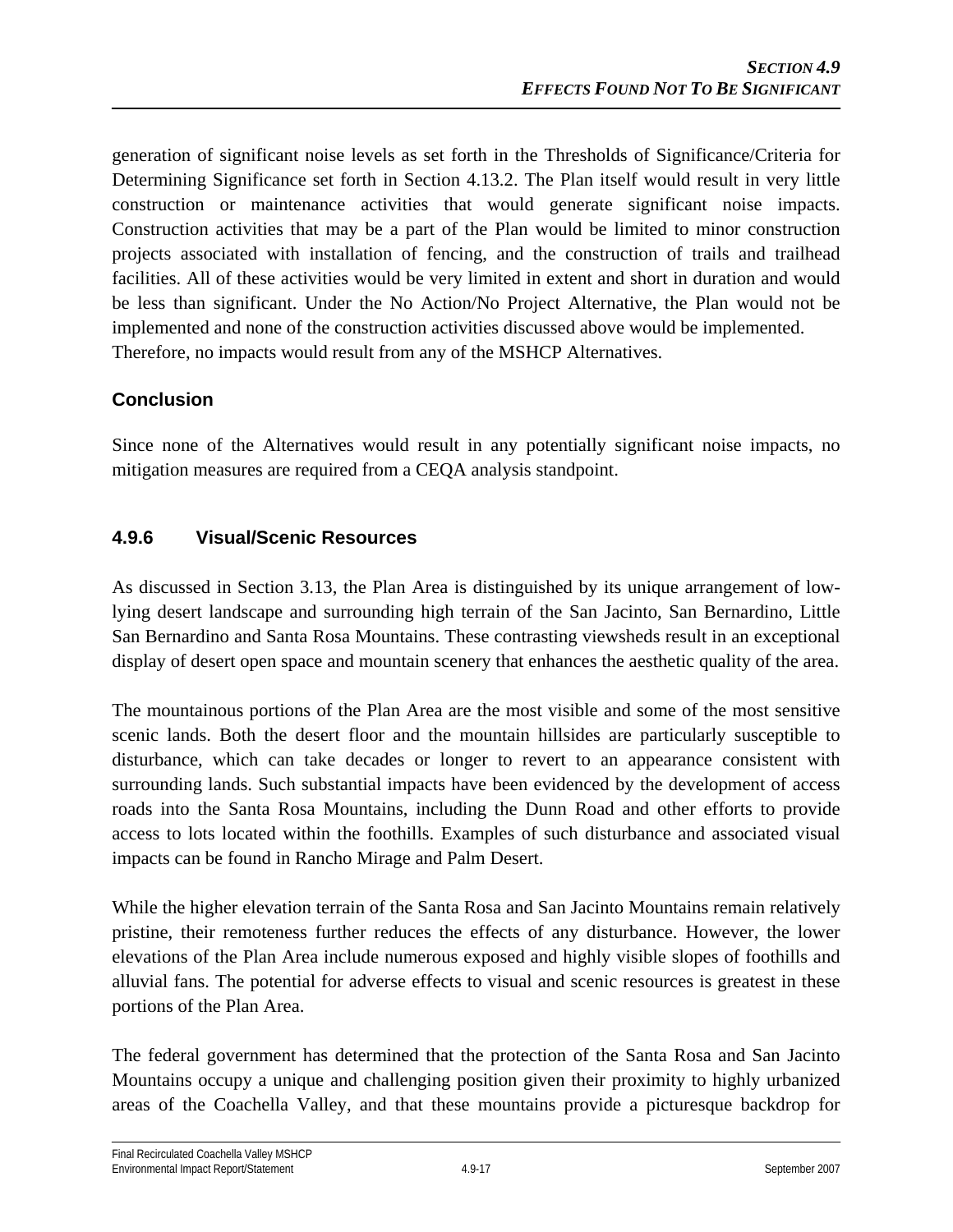Coachella Valley communities. To secure now and for future generations the opportunity to experience and enjoy these magnificent vistas, as well as other resources in these mountains, Congress established the Santa Rosa and San Jacinto Mountains National Monument on October 24, 2000. Although the National Monument consists only of federal lands and federal interests in lands located within its boundaries, it is clear that the quality of the visual resource extends beyond the federal lands. One's perception of the visual integrity of these mountains cannot be compartmentalized by land ownership. Views of the Santa Rosa and San Jacinto Mountains from the Coachella Valley sweep across all jurisdictions.

### *Proposed Action/Preferred Alternative, Core Habitat With Ecological Processes Alternative, and Enhanced Conservation Alternative*

Each of these Alternatives would result in the conservation of extensive areas, and would thereby protect an array of scenic resources, thereby having a positive or beneficial impact on aesthetics. The impacts potentially associated with the implementation of the MSHCP are primarily limited to those associated with the construction of new trails and interpretive facilities such as kiosks. The MSHCP provides guidelines for the planning and development of new trails and public access facilities within the MSHCP Reserve System. Guidelines that address ways to avoid and minimize impacts include initial pre-design and construction assessments to minimize impacts. The MSHCP guidelines direct future trail alignments to existing dirt roads wherever possible. Trailhead guidelines direct such facilities to areas where they would be compatible with conservation goals and objectives. These guidelines prohibit the use of off-road vehicles, crosscountry travel, and motorized access by non-emergency or non-reserve management personnel. Based upon these provisions, the Preferred Alternative and other action alternatives are not expected to adversely affect and can be conditioned to effectively mitigate potential impacts to visual resources in these areas.

Fencing or other barriers may also be prescribed to restrict access to sensitive areas. The MSHCP Reserve System would be patrolled on a regular basis in order to ensure that visitors stay on trails and observe all other rules and guidelines established to protect scenic resources on site. The Plan also limits mountain bike trails to areas with low susceptibility to erosion and out of wetlands and other sensitive areas, with provisions for trail design and construction, and the implementation of a permit use system in instances where excessively heavy or problematic use is identified.

### Public Lands Alternative

This Alternative conserves no new lands and thus does not provide any benefit to visual resource protection. In other respects, the impacts of this Alternative would be the same as the Preferred Alternative. Thus, there are no significant adverse impacts from the Public Lands Alternative.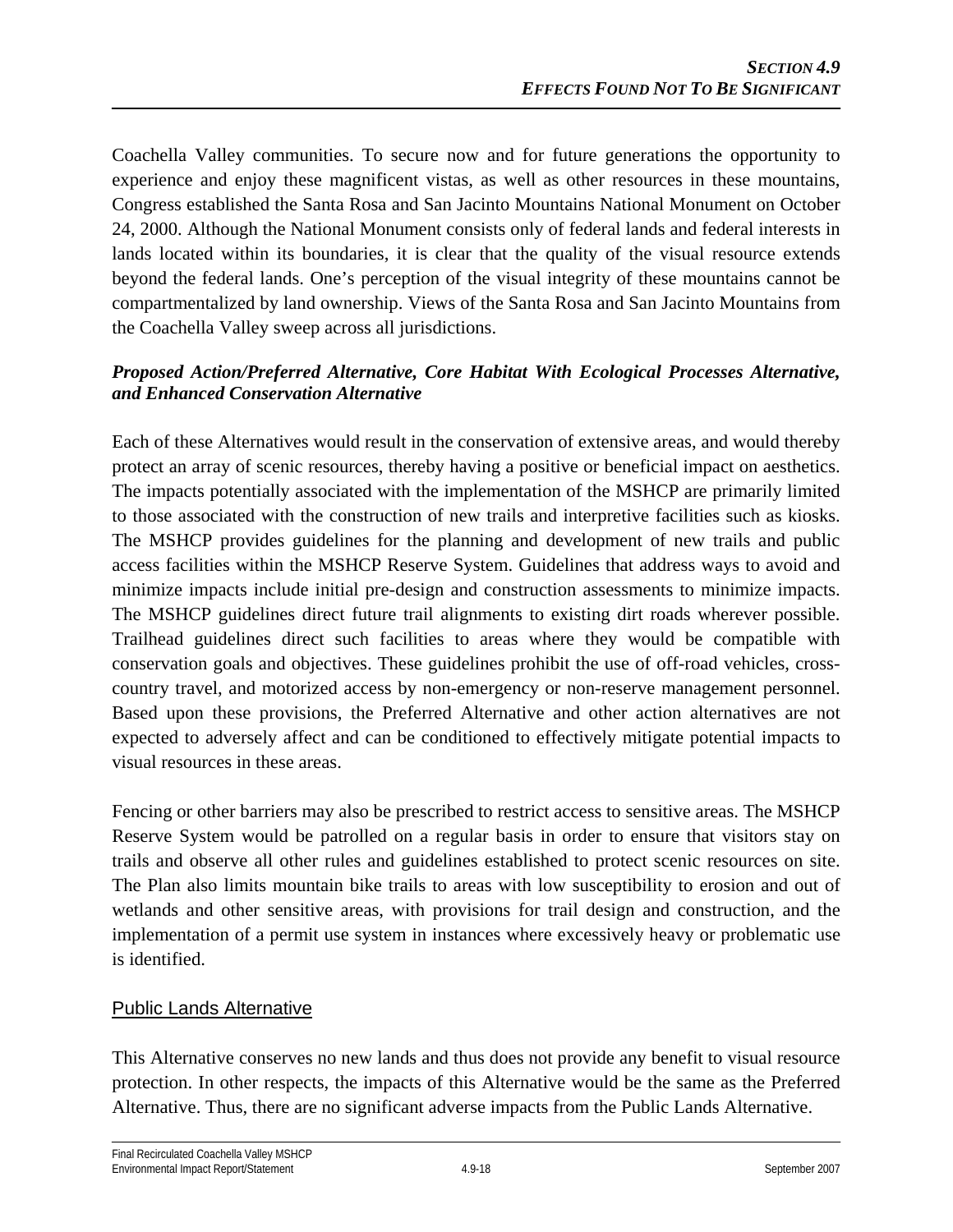### No Project/No Action Alternative

This Alternative would not result in the adoption of the MSHCP. New trails proposals, whether on private, local, state or federal lands, would be subject to environmental review. Impacts to visual/scenic resources would be assessed and mitigated, as appropriate. Visual impact assessments for new trails would be conducted on a case-by-case basis when proposed. Projects that would exceed the allowable contrast as determined through the impact assessment/contrast rating process may be (a) redesigned, (b) abandoned or rejected, or (c) allowed, but with mitigation measures stipulated to reduce critical impacts.

### **Conclusion**

Because none of the Alternatives has a significant impact for CEQA analysis purposes, no mitigation measures are required. Impacts to visual/scenic resources from the Plan would be less than significant for CEQA analysis purposes.

### **4.9.7 Utilities/Public Services and Facilities**

The provision of utilities and public services, such as electricity, water, sanitary sewers, schools, libraries, and fire and police protection, is essential to the day-to-day functioning of residents, visitors, businesses and institutions in the Plan Area, and to its long-term growth and economic viability. Public services and facilities in the Coachella Valley are provided by a number of public and quasi-public agencies, which together ensure a coordinated system of services for valley residents and businesses. The following summarizes the utilities and public services that may be affected by adoption and implementation of the MSHCP. A more detailed discussion of these services and facilities, as well as those not affected by the proposed Plan, can be found in Section 3.14 of this document. Information regarding relevant Covered Activities of the Permittees is found in Section 7.3 of the Plan.

### Proposed Action/Preferred Alternative

The Preferred Alternative would provide Take Authorization for public facilities operated by CVWD, IID, County Flood Control, County Parks, and County Waste, as well as by the nine cities in the Coachella Valley. This would facilitate the operation and maintenance of public facilities and the delivery of services by these Permittees. The MSHCP would provide the basis for the issuance of Take Authorization for emergency access and emergency response within the MSHCP Reserve System. The MSHCP also allows limited Development in the Conservation Areas, so that additional new public facilities are not precluded in the Conservation Areas. Non-Permittees that provide public services requiring Take Authorization could seek such Authorization under the Permits through the Participating Special Entity provisions.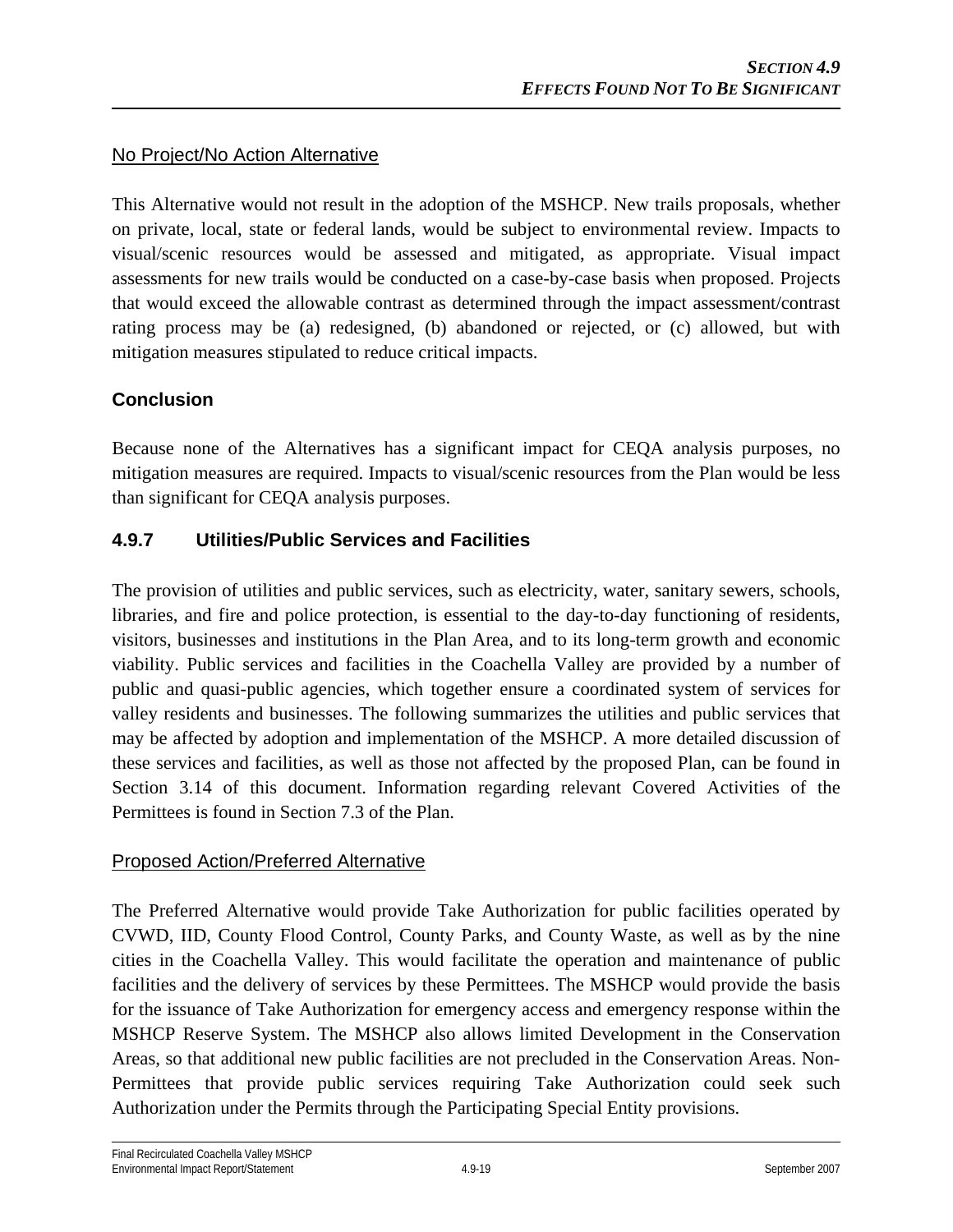SCE, which is not a participant in the MSHCP, is the primary electric service provider for Southern California, including the western Coachella Valley. Within the valley, the SCE service area generally includes the communities of Cabazon, Desert Hot Springs, Palm Springs, Cathedral City, Rancho Mirage, Indian Wells, and Palm Desert. SCE's facilities include highvoltage transmission lines rated between 55 and 500 kilovolts (kv). SCE's largest transmission lines pass through the Coachella Valley along an east-west trending utility corridor, which is roughly parallel to Interstate-10. In the upper valley, near Thousand Palms and southern Desert Hot Springs, these facilities cross high wind hazard zones and natural blowsand corridors. However, they are limited in their ability to obstruct blowing sand and are generally compatible with the preservation of this ecological process.

Based upon an assessment of the potential impacts of the MSHCP on electric power facilities and O&M, and the provisions of Section 7.0 of the MSHCP, the Preferred Alternative would not conflict with or obstruct construction of existing or planned facilities, including substations and above-ground and subsurface transmission facilities. Nor would the Preferred Alternative conflict with or unreasonably obstruct operation and maintenance activities.

The Plan would have a beneficial impact on electric power facilities as IID's Covered Activities could proceed and be maintained. SCE is not a Permittee under the MSHCP. However, under the provisions set forth in Section 7.5 of the MSHCP, SCE may request Take Authorization for its activities from the CVCC pursuant to the Permits as a Participating Special Entity, consistent with the terms and requirements of the Permits, the Plan, and the IA.

The Gas Company (Sempra Energy) provides natural gas services and facilities much of the Coachella Valley. Natural gas in these lines originates in Texas and is transported to the valley through three east-west trending gas lines, which cross the valley just north of Interstate-10 and continue west to Los Angeles.<sup>1</sup> These pipelines include one 30-inch line and two 24-inch lines, with pressures of 2,000 pounds per square inch (psi). These facilities pass through portions of both existing and proposed lands managed for conservation. Limited maintenance is associated with these lines, which are not typically served by an accompanying access road, as is the case for overhead electric transmission lines. As stated in Section 7.3.3.1 of the Plan, the MSHCP will not create additional permit requirements for emergency service providers.

High-pressure gas lines step down from regional transmission lines, are typically steel pipes with pressures greater that 60 psi, and are usually located within the rights-of-way of major streets throughout the Coachella Valley.<sup>2</sup> Medium-pressure distribution lines are feed from high pressure lines consist of plastic pipelines (although older pipes may be constructed of steel) with

1 1 Art Escobedo, The Gas Company, Palm Desert Base, Personal communication. February 26, 2001.

Ibid.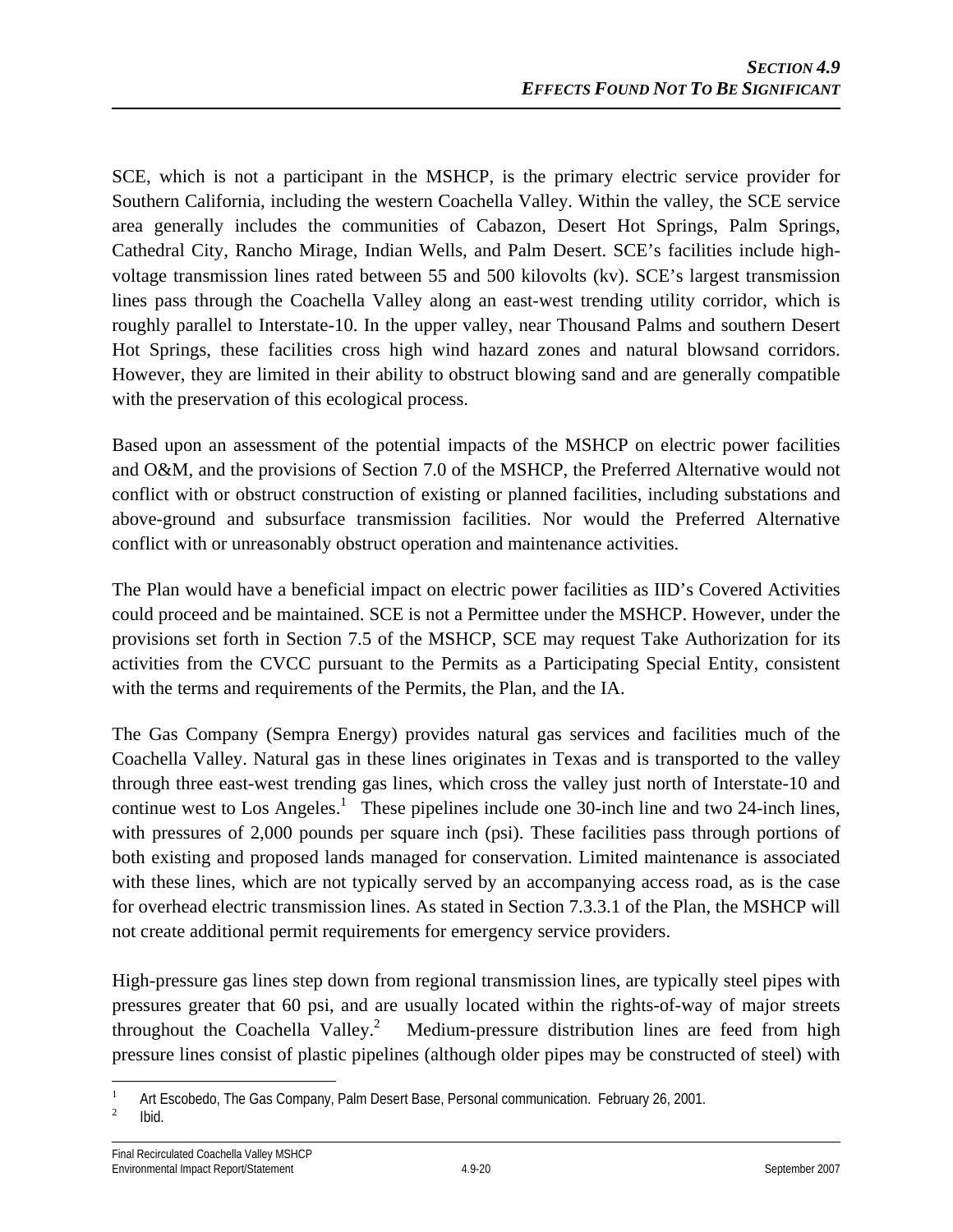pressures less than 60 psi.<sup>3</sup> Pressures are reduced at numerous limiting stations and regulator stations throughout the valley. There are no known new transmission facilities planned that would cross through Conservation Areas outside of existing public roadways.

Based upon an assessment of the potential impacts of the MSHCP on natural gas transmission facilities and the provisions of Section 7.0 of the MSHCP, the Preferred Alternative would not conflict with or obstruct maintenance of existing or construction of planned facilities, including substations and above-ground and subsurface transmission facilities. Nor would the Preferred Alternative conflict with or unreasonably obstruct operation and maintenance activities.

The construction of new facilities within Conservation Areas may require a Plan amendment in order to assure compatibility with applicable conservation goals. No natural gas providers are Permittees under the MSHCP. However, under the provisions set forth in Section 7.4 of the MSHCP, they may request Take Authorization for activities from the CVCC pursuant to the Permit as a Participating Special Entity, consistent with the terms and requirements of the Permit, the Plan, and the IA.

Both telephone and cable facilities and services are concentrated within the urbanized portions of the Coachella Valley. Backbone ground-based transmission lines are generally located within major transportation rights-of-way such as US Interstate 10, Union Pacific Railroad, and other highways and arterials. Based upon an assessment of the potential impacts of the MSHCP on natural gas transmission facilities and the provisions of Section 7.4 of the MSHCP, the Preferred Alternative would not conflict with or obstruct construction of existing or planned facilities, including switching stations and above-ground and subsurface transmission facilities. Nor would the Preferred Alternative conflict with or unreasonably obstruct operation and maintenance activities.

Most of the solid waste generated in the Coachella Valley is disposed of at the Edom Hill Landfill, located in the northwest portion of the Indio Hills, in the northern area of Cathedral City. The landfill lies outside but adjacent to the Edom Hill and Willow Hole Conservation Areas. The continued operation of a well site in the Willow Hole Conservation Area, which supports operations at the Edom Hill Landfill, is proposed as a Covered Activity under the Plan. Cathedral City also proposes the eventual widening of Edom Hill Road, which serves the landfill, as a Covered Activity. Edom Hill is nearing its maximum capacity, and its anticipated closure date is 2004 (although the County anticipates the continuation of compatible and related uses on this site).

 $\overline{a}$ 3 Ibid.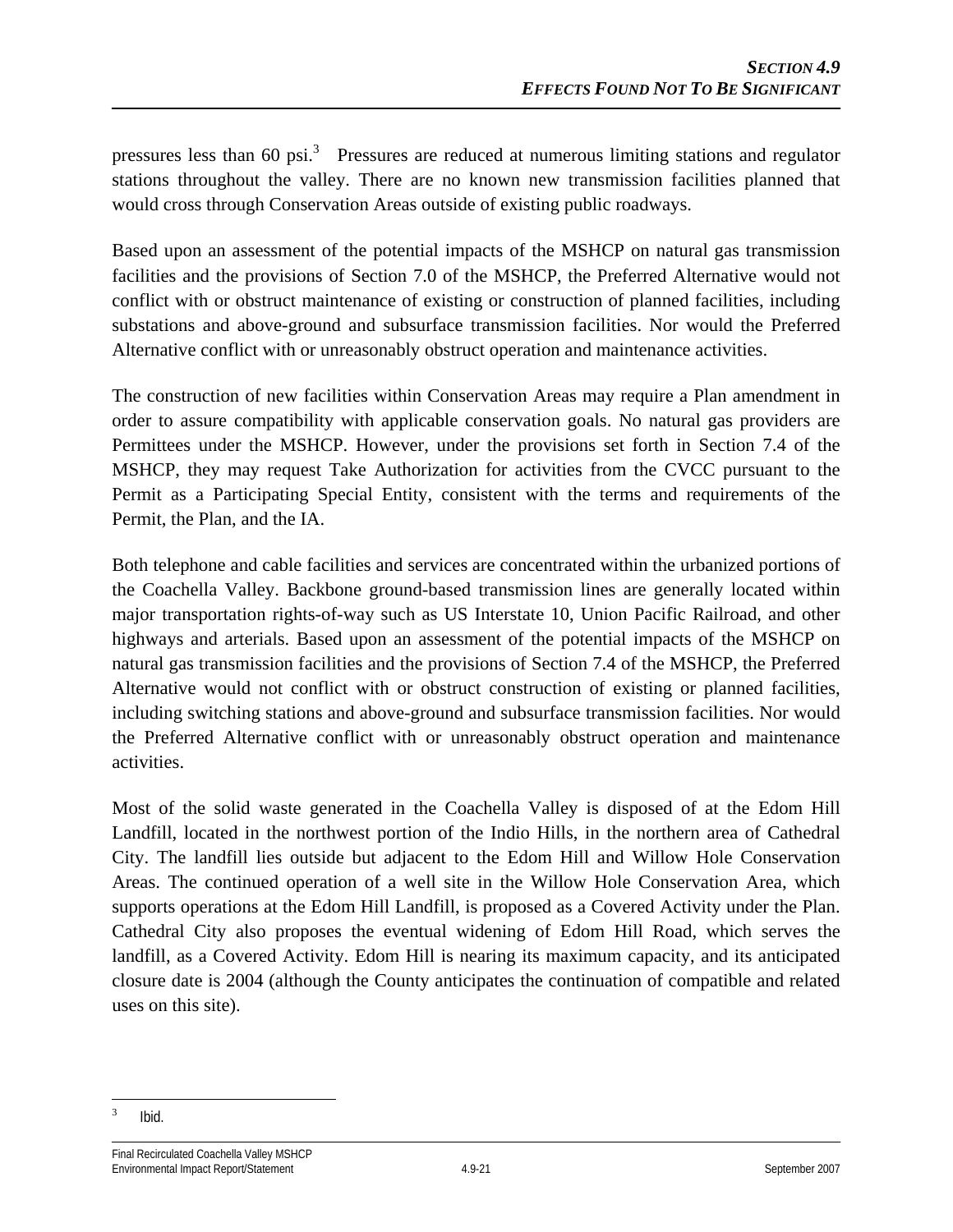Therefore, local municipalities are evaluating a number of alternative disposal sites. The Eagle Mountain Landfill and Recycling Center, which is planned for construction approximately 25 miles northeast of Chiriaco Summit, would be accessed via an existing rail line, which diverges from the UPRR line within the Dos Palmas Conservation Area and passes through the Mecca Hills/Orocopia Mountains Conservation Area. This rail facility has received Take exemption through Section 7 from the USFWS (also see Section 4.2, above). The landfill site is outside the Plan Area.

The Plan would not generate additional solid waste. Moreover, landfill related activities as referenced above would be Covered Activities under the Plan, thereby creating a beneficial impact. Therefore, the Preferred Alternative would not conflict with or obstruct continued operation of existing landfill facilities.

Police, fire and other emergency services operate under the direct authority or through a service agreement with Permittees. Section 7.4 of the MSHCP addresses allowable uses in the MSHCP Reserve System. Based upon an assessment of the potential impacts of the MSHCP, and the provision of Section 7.3 of the MSHCP, the Preferred Alternative would not conflict with or obstruct police and fire protection services. The Plan would also not have significant impacts on schools as it would not result in student increases nor the need to construct new school facilities. The Plan would not have adverse impacts on parks but instead should have a positive impact on recreation. (See Section 4.10)

It should also be noted that local, state, and federal law enforcement entities will be allowed access to the MSHCP Reserve Lands as necessary to enforce the law. Medical, rescue, fire fighting operations, and other emergency service providers will be allowed access to Reserve Lands to carry out operations necessary for the health, safety, and welfare of the public. Local law enforcement agencies and other entities such as the National Guard or Immigration and Naturalization Service operating on Reserve Lands are subject to existing state and federal laws. The MSHCP will not create additional permit requirements for these entities beyond those of existing state and federal laws.

In summary, the Plan would not conflict with or obstruct construction of new public utilities or facilities, including above ground and subsurface energy, fuel or telecommunication transmission facilities. It would not conflict with or obstruct the operation and maintenance of existing public utilities or facilities, including above ground and subsurface energy, fuel or telecommunication transmission facilities. It would not result in substantial adverse physical impacts associated with or create substantial impediments to the provision of new or physically altered government facilities.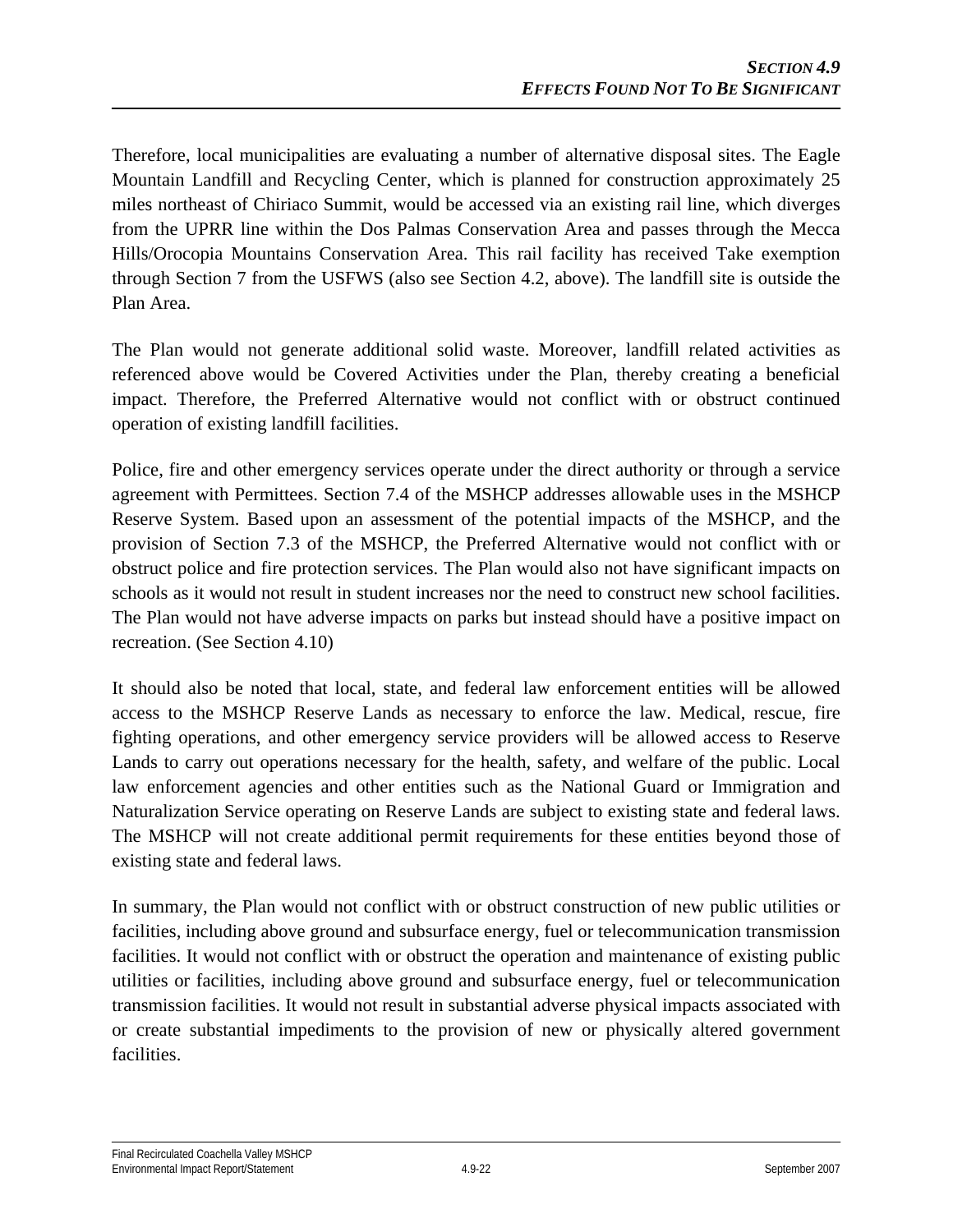The Plan would not exceed wastewater treatment requirements of the applicable Regional Water Quality Control Board, or require or result in the construction of new water or wastewater treatment facilities or expansion of existing facilities, the construction of which could cause significant environmental effects. Further, it does not require or result in the construction of new storm water drainage facilities or expansion of existing facilities, the construction of which could cause significant environmental effects.

The Plan would not involve any deficiency in sufficient water supplies available to serve the project from existing entitlements and resources, and no new or expanded entitlements are needed. The Plan could generate minor amounts of waste when trash is cleaned up from properties or exotic plant species are removed. Adequate landfill capacity exists to accommodate the project's minimal solid waste disposal needs, and the Plan complies with federal, state, and local statutes and regulations related to solid waste.

The Plan would not be expected to generate any wastewater. The Plan would not result in substantial adverse physical impacts associated with the provision of new or physically altered governmental facilities, or generate a need for new or physically altered governmental facilities, the construction of which could cause significant environmental impacts, in order to maintain acceptable service ratios, response times or other performance objectives for fire protection, police protection, schools, parks, and other public facilities.

### Public Lands Alternative

This Alternative would have the same or fewer impacts than the Preferred Alternative. The Covered Activities would be the same as under the Preferred Alternative. Because it involves no new lands in Conservation Areas, however, this Alternative would pose no potential constraints to the construction of future necessary public facilities.

### Core Habitat and Ecological Processes Alternative

This Alternative would have generally the same impacts as the Preferred Alternative. Because it involves setting aside less new conservation land than the Preferred Alternative, this Alternative would pose fewer potential constraints to the construction of future necessary public facilities in Conservation Areas. Because the Alternative would allow limited Development in Conservation Areas, however, these potential constraints are not significant.

### Enhanced Conservation Alternative

This Alternative would have generally the same impacts as the Preferred Alternative. Because it involves more new conservation land than the Preferred Alternative, this Alternative could pose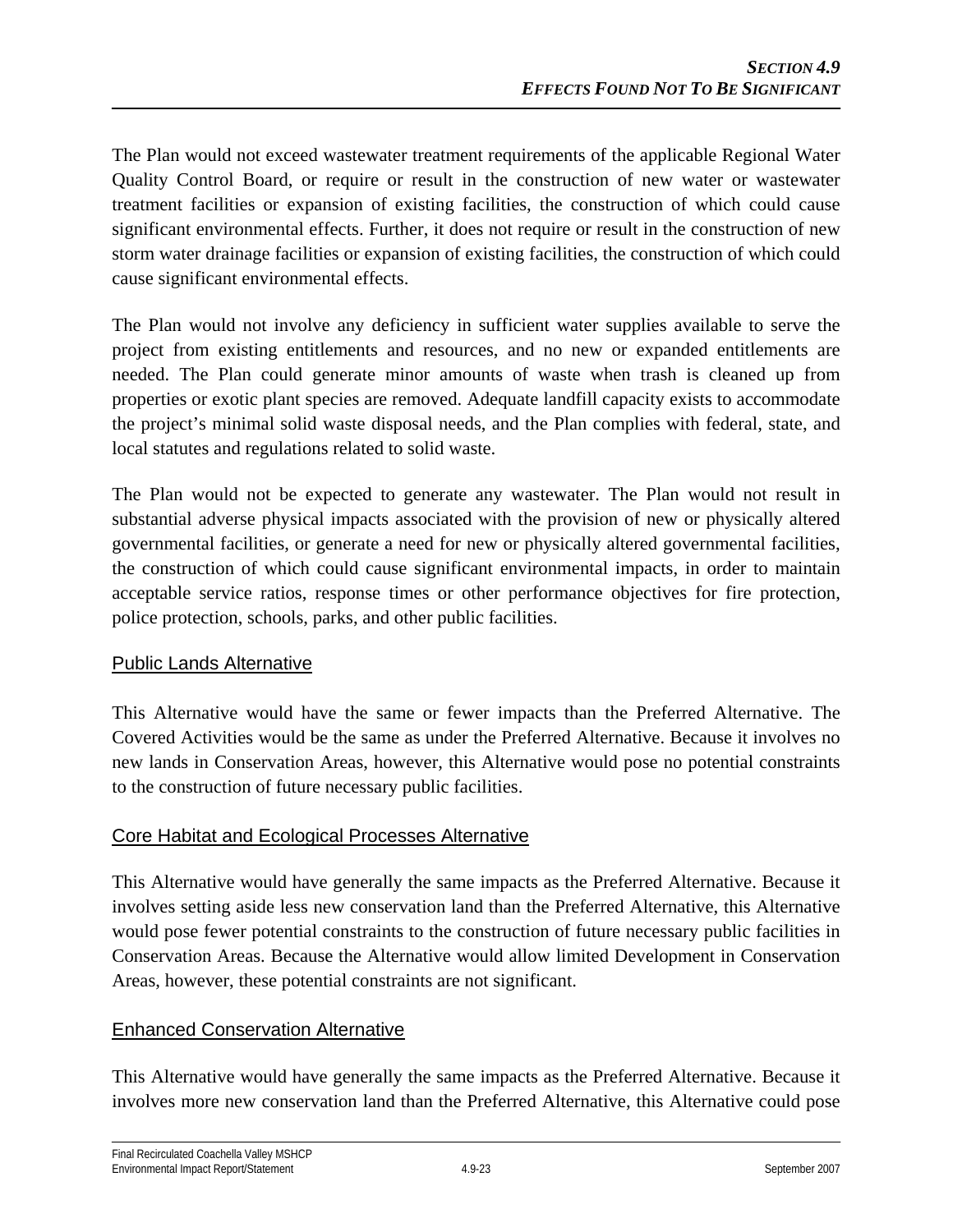more potential constraints to the construction of future necessary public facilities in Conservation Areas. Because the Alternative allows limited Development in Conservation Areas, however, these potential constraints are not significant.

#### No Action/No Project Alternative

Under this Alternative no Plan would be implemented, and hence no direct impacts to public services and facilities would occur. Absent a Plan, the current regulatory conditions in effect would continue. Significant conflicts in the future resulting from the lack of Take Authorization for Covered Activities could occur.

### **Conclusion**

Because none of the Alternatives would have adverse impacts to utilities, service systems and public service, no mitigation measures are required for any of the alternatives.

No significant adverse impacts would result from the Preferred Alternative or any of the other Alternatives.

#### **4.9.8 Environmental Justice and Children**

A comprehensive description of the issues associated with Environmental Justice is included in Section 3.16 of this document. The following information represents a summary of that information.

#### Minorities and Minority Populations

*Table 4-24* describes the year 2000 racial composition of the entire Plan Area, as well as that of individual cities and Census Designated Places (CDPs) within the Plan Area. The data indicate that the majority of residents in the Plan Area categorize themselves as "white." Minority populations are generally well-integrated and dispersed geographically throughout the Coachella Valley, and there are few isolated minority neighborhoods or districts in the region.

The percentage of "Black or African Americans" in the Plan Area is approximately 2.5%. "American Indian and Alaskan Natives" represent about 0.8% of the Plan Area population. The "Asian" population accounts for 2.4% of the entire Plan Area. "Native Hawaiians and Other Pacific Islanders" account for about 0.09% of the population in the Plan Area.

Approximately 44.3% of the population in the entire Plan Area describe themselves as Hispanic or Latino, although they may be of any race. The data indicate that individuals identifying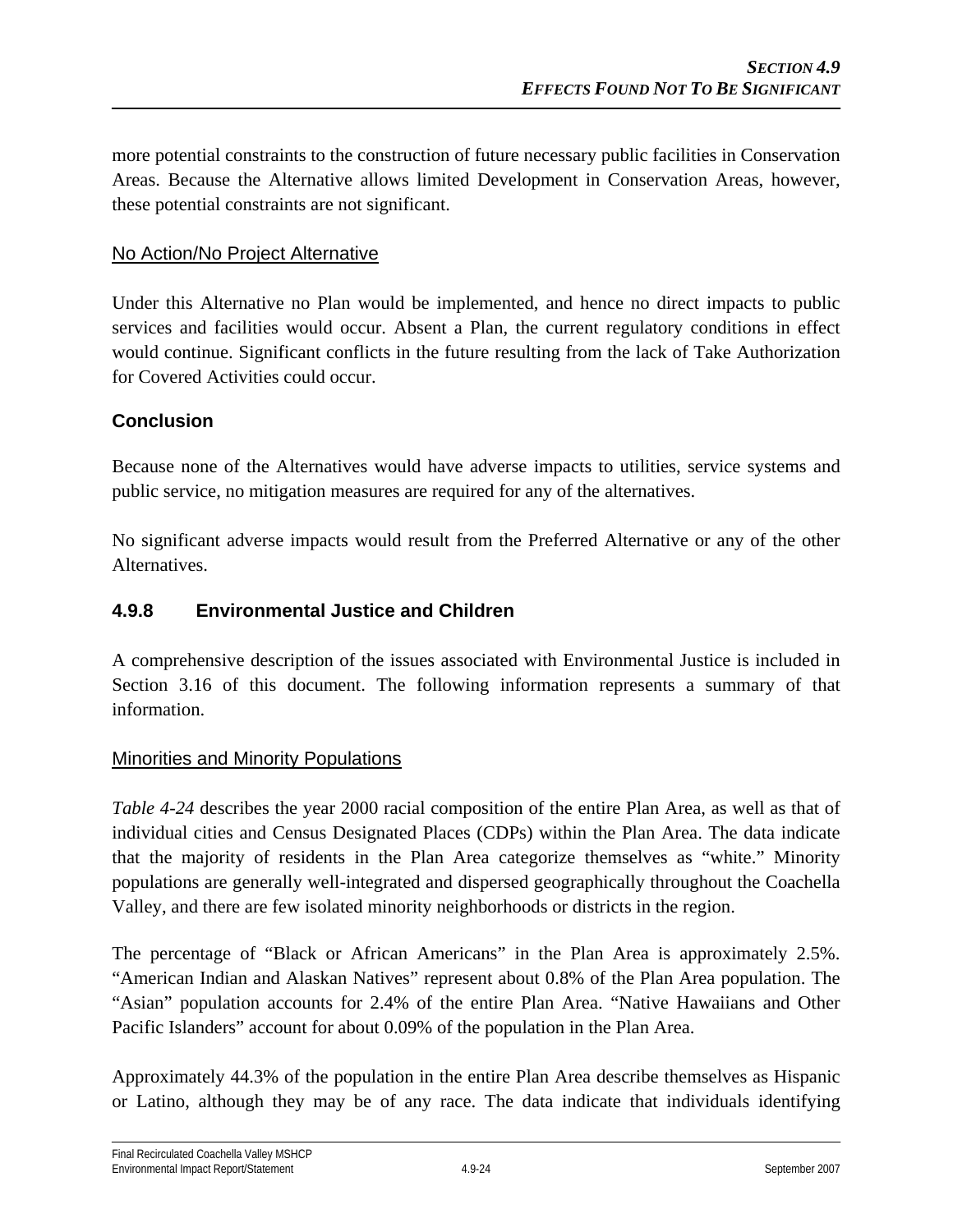themselves as Hispanic or Latino are well-dispersed throughout the valley, but the greatest percentage resides in the southeasterly portion of the Coachella Valley, including Indio, Coachella, and Mecca.

|                       | White | <b>Black or</b><br>African<br>American | American<br>Indian &<br>Alaska<br><b>Native</b> | Asian | <b>Native</b><br>Hawaiian<br>& Pacific<br><b>Islander</b> | Some<br>other<br>Race | Two<br><sub>or</sub><br>More<br>Races | Hispanic/<br>Latino<br>(of<br>any Race) |
|-----------------------|-------|----------------------------------------|-------------------------------------------------|-------|-----------------------------------------------------------|-----------------------|---------------------------------------|-----------------------------------------|
| Bermuda Dunes         | 84.2  | 2.1                                    | 0.6                                             | 2.7   | 0.1                                                       | 6.9                   | 3.4                                   | 19.5                                    |
| Cathedral City        | 65.3  | 2.7                                    | 1.0                                             | 3.7   | 0.1                                                       | 23.1                  | 4.1                                   | 50.0                                    |
| Coachella             | 38.8  | 0.5                                    | 0.8                                             | 0.3   | $\overline{\phantom{a}}$                                  | 56.6                  | 3.0                                   | 97.4                                    |
| Desert                | 68.2  | 6.1                                    | 1.4                                             | 2.0   | 0.1                                                       | 16.4                  | 5.8                                   | 40.4                                    |
| <b>Hot Springs</b>    |       |                                        |                                                 |       |                                                           |                       |                                       |                                         |
| <b>Indian Wells</b>   | 96.3  | 0.4                                    | 0.2                                             | 1.5   | 0.1                                                       | 0.5                   | 1.0                                   | 3.0                                     |
| Indio                 | 48.7  | 2.8                                    | 1.0                                             | 1.5   | 0.1                                                       | 42.0                  | 3.9                                   | 75.4                                    |
| La Quinta             | 78.5  | 1.4                                    | 0.7                                             | 1.9   | 0.1                                                       | 13.9                  | 3.5                                   | 32.0                                    |
| Mecca                 | 24.1  | 0.1                                    | 1.0                                             | 0.7   | $\blacksquare$                                            | 70.7                  | 3.4                                   | 98.0                                    |
| Palm Desert           | 86.8  | 1.2                                    | 0.5                                             | 2.6   | 0.1                                                       | 6.5                   | 2.4                                   | 17.1                                    |
| Palm Springs          | 76.3  | 3.9                                    | 0.9                                             | 3.8   | 0.1                                                       | 9.8                   | 3.1                                   | 23.7                                    |
| Rancho Mirage         | 92.7  | 0.9                                    | 0.2                                             | 1.2   | 0.1                                                       | 3.6                   | 1.3                                   | 9.4                                     |
| <b>Thousand Palms</b> | 74.8  | 0.7                                    | 0.9                                             | 0.7   | 0.3                                                       | 19.4                  | 3.2                                   | 43.6                                    |

# **TABLE 4-24 Racial Composition of the Plan Area, 2000 (%)**

- represents zero or rounds to zero.

**Source:** U.S. Census Bureau, Census 2000.

# Low Income Populations

The data indicate that there is a significant range of those in poverty within the above cited cities and communities throughout the Plan Area. The communities with the greatest percentage of households in poverty include Mecca (45.4%), Coachella (28.9%), Desert Hot Springs (27.4%) and Indio (21.5%). Plan Area communities with the lowest percentage of households in poverty include Indian Wells (3.4%), Rancho Mirage (5.9%), Bermuda Dunes (6.9%) and La Quinta (7.8%).

One particular segment of the population that may qualify as low income, and which is generally more geographically concentrated than other low income groups in the Coachella Valley, is migrant farm workers. This population generally resides in the southeasterly portion of the valley, in the vicinity of Indio, Coachella and Mecca, where agricultural lands predominate. Some workers live in the valley year-round, while others do so only on a seasonal basis.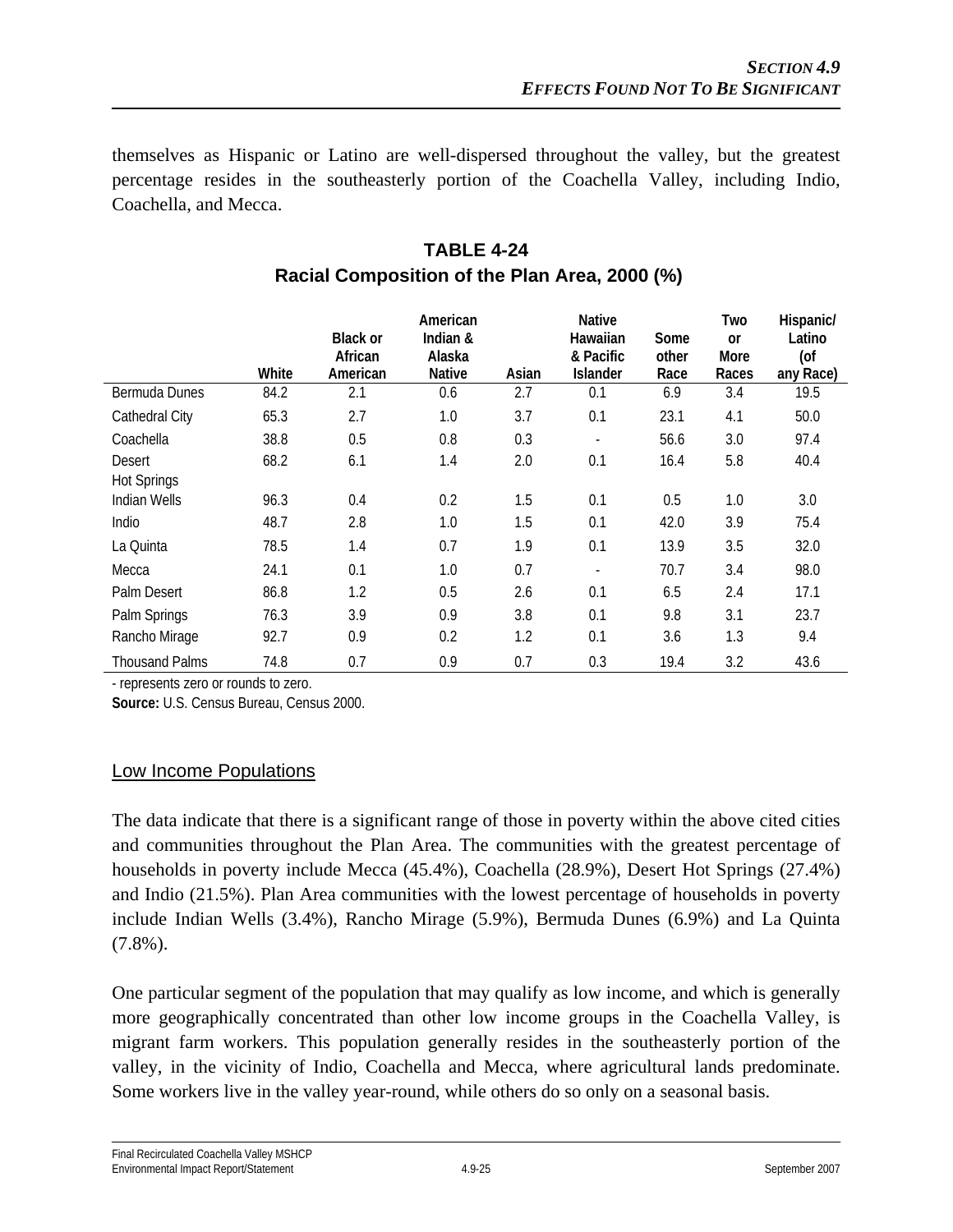### Native American Populations

Approximately 69,578 acres physically located within the Plan Area are Native American reservation lands that are not part of the Plan and shall not be subject to its provisions. These lands include Tribal trust, allotted, and fee (privately owned) lands under the jurisdiction of the following entities: (1) the Cabazon Band of Mission Indians in the Indio-Coachella area, (2) the Agua Caliente Band of Cahuilla Indians in the Palm Springs, Cathedral City, and Rancho Mirage areas, and (3) the Torres-Martinez Indians in the La Quinta-Salton Sea area.

The Agua Caliente have prepared their own MSHCP (in process), and other Indian lands would be covered by the Plan only if Tribal Councils choose to adopt the Plan and Implementing Agreement. Efforts have been made to coordinate the Agua Caliente HCP and MSHCP, and both planning organizations have shared relevant data and information wherever possible.

### Children

Children represent a segment of the population that could be at a disproportionately high risk for illness and other physical dangers associated with environmental hazards. The data indicate that approximately 18.7% of the population in the entire Plan Area is under the age of 18. Children are generally well-distributed geographically throughout the Plan Area.

### Minorities and Minority Populations

Neither the proposed MSHCP nor any of the Alternatives are expected to result in any adverse or disproportionate impacts to minorities or minority populations. The Alternatives specifically address the conservation of open space and largely uninhabited lands, and are not known to include lands owned by minorities, nor do they include neighborhoods or other communities inhabited by substantial minority populations. The boundaries have been selected for their biological habitat and open space value, and any developmental restrictions imposed on parcels of land would be imposed without regard to the ethnic or racial characteristics of the landowner or resident.

### Low Income Populations

The implementation of the Plan or any of the Alternatives is not expected to significantly impact low income populations. The conservation of lands under either the Preferred Alternative or any of the other Alternatives would not significantly affect the amount of land available within each jurisdiction for affordable housing, and therefore should not impact the jurisdictions' ability to provide affordable housing (see discussion in Section 4.15, Socio Economic Resources, above). The Plan and the Alternatives focus on areas for conservation based on biological and open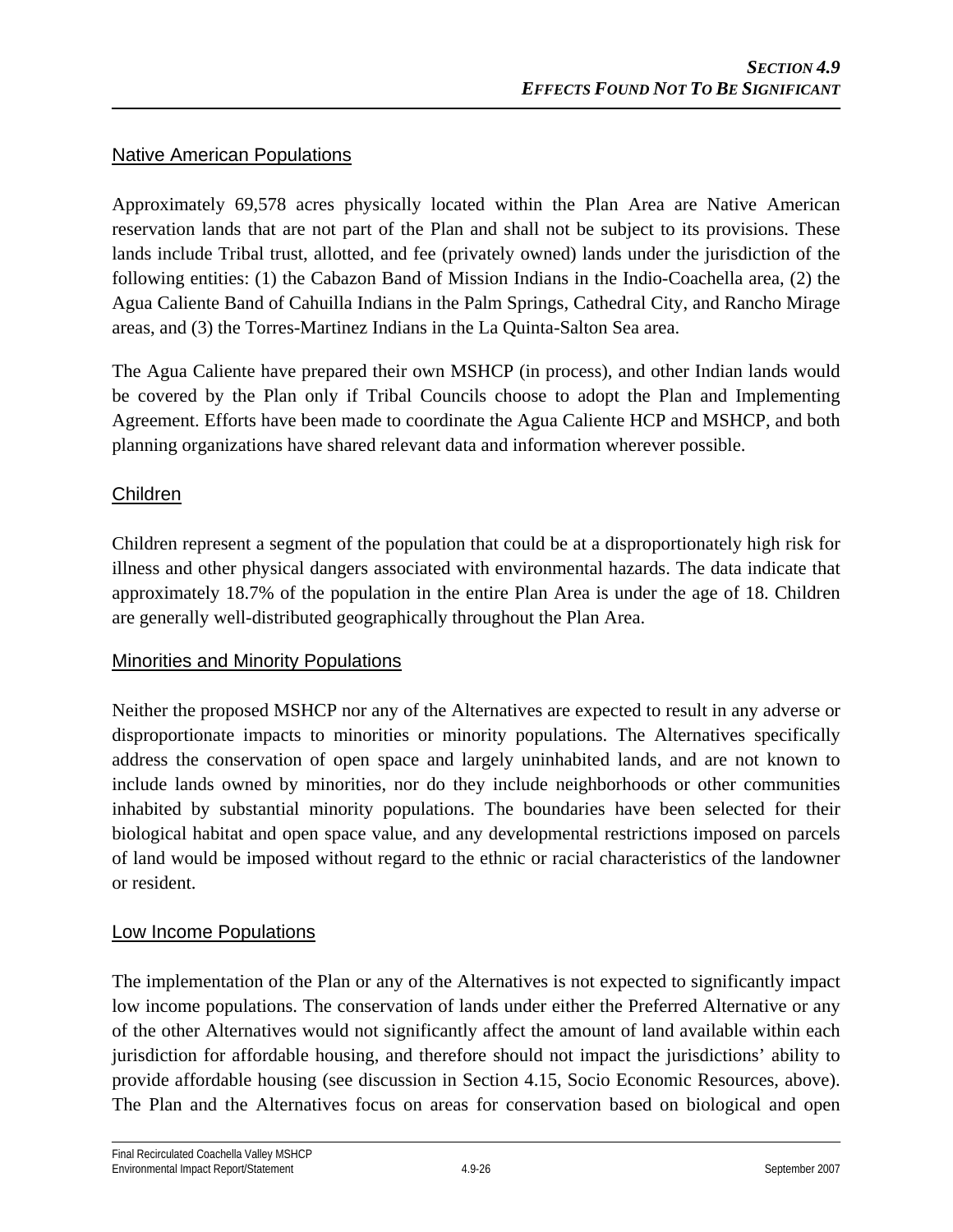space value. Neither do the Plan nor Alternatives target agricultural land for conservation, nor are either expected to directly or indirectly affect the viability of the valley's migrant farm workers.

### Native American Populations

Neither implementation of the proposed Plan nor any of the Alternatives would result in any direct impacts to concentrated Native American populations. The data indicate that individual Native Americans (and Alaskan Natives) living in the Plan Area account for an extremely small percentage of the regional population and are generally well-dispersed geographically. Implementation of the Plan or of any Alternative is not expected to disproportionately affect these individuals.

The Conservation Areas would contain known and potentially occurring Native American cultural and archaeological resources. However, implementation of the Plan or any of the Alternatives is not expected to adversely impact the protection and/or preservation of these sites. The Plan and Alternatives are focused on conservation, and imposition of development restrictions on some lands would not only preserve their biological habitat and open space value, but would also preserve the value of any cultural and/or historic resources. In this regard, the Plan and the Alternatives are expected to be respectful of sensitive Native American cultural resources.

### Children

Neither the proposed Plan nor any of the Alternatives are expected to adversely or disproportionately affect children. They do not include in Conservation Areas any schools, day care centers, or other properties dedicated for use by children. The Plan is aimed at the long-term conservation of sensitive biological species and their habitats, and seeks to protect open space lands from any development or disturbance that could compromise this goal. By restricting future development on some parcels, the proposed Plan and the Alternatives are expected to contribute to long-term reductions in air, noise, water, and other sources of pollution, which may have net positive impacts on children in the region.

### Public Participation and Potential Impacts to Special Populations

Since its inception, the MSHCP planning process has been open to the public in an effort to disseminate information, solicit comments, and provide opportunities for public input. Three public scoping meetings, which were fully noticed in local newspapers and mailings to public interest groups and potentially affected landowners, were held in 2000 in the western, central,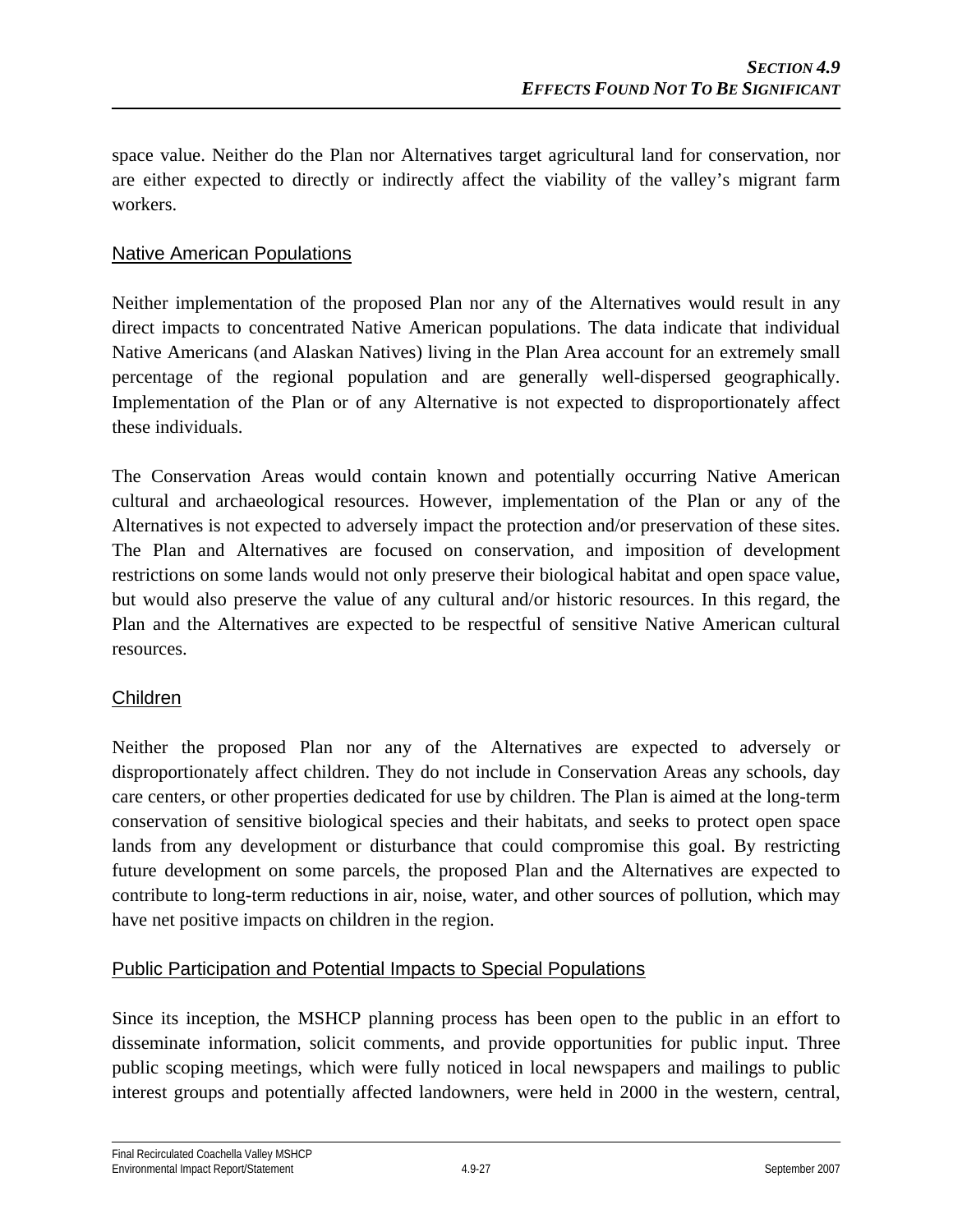and eastern portions of the Coachella Valley. More than a dozen meetings were held by the U.S. Bureau of Land Management to solicit input and feedback from special interest groups. All meetings of the Project Advisory Group (PAG), which has met once a month since 1998, have been open to the public. PAG membership includes representatives of the parties to the MOU, other public agencies, and private sector groups, and provides a forum for input from a broad spectrum of interests.

Implementation of the proposed Plan is not expected to result in disproportionately high and/or adverse human health or environmental effects on children or any minority, low income, Indian, or other special population. Nor is the Plan expected to result in the disruption of any physical or social structure in the community, as it targets largely uninhabited open spaces for conservation. Where restrictions on urban development may be imposed, they would be based on the biological habitat value of the land in question and would apply to all landowners and developers, regardless of racial, ethnic, or other cultural characteristics. The proposed Plan and Alternatives do not propose any development or land disturbance that constitutes a potential pollution or health hazard. Rather, the Plan is directed at biological and open space conservation, and the regulation of development projects that may compromise these sensitive resources. Over the long-term, the provisions of the Plan are expected to enhance the regional environment, benefiting all populations in the Coachella Valley.

The Plan Area boundary has been selected without regard to the racial, ethnic, cultural, income or age mix of human populations in the Plan Area. The primary objectives of the proposed Plan are (1) to preserve undeveloped, uninhabited open space lands, which can be used to create large, interconnected preserves for sensitive species and their habitats, and (2) to standardize mitigation/compensation measures for the covered species in a manner that satisfies applicable Federal and State laws pertaining to endangered species protection. The Plan Area includes all City and County lands believed necessary to achieve this goal, and it does not target or exclude any community or parcel of land based on demographic or income characteristics.

# **Conclusion**

As described above, the implementation of the MSHCP is not expected to adversely impact minority, Native American or poor populations. No mitigation measures are therefore required.

No significant impacts have been identified.

# **4.9.9 Hazards and Hazardous Materials**

This section addresses Plan impacts with respect to hazards and hazardous materials. As a conservation plan, the MSHCP generally does not create or expose people to any hazards or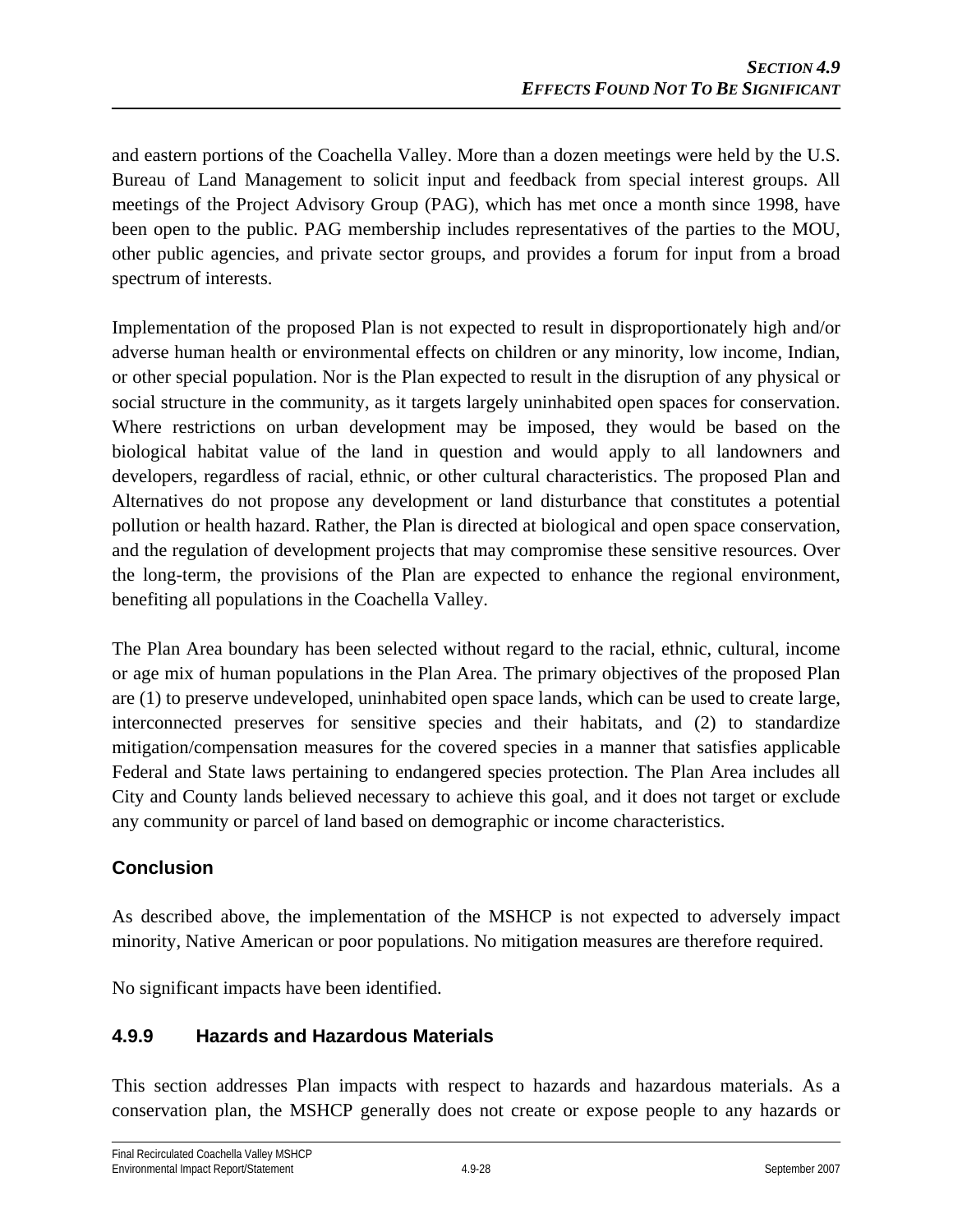hazardous materials. Management of the Reserve System lands is expected to involve occasional, targeted use of herbicides to control exotic plant species that have adverse impacts on the Covered Species and natural communities included in the Plan.

As discussed in section 3.17 of this EIR/EIS, issues of manufacture, transport and disposal of hazardous and toxic materials have become progressively important. Responsibility for the regulation of these materials is distributed across several county, State and Federal agencies. While the Plan area is home to only a few major distributors and users of these materials, hazardous and toxic substances have become ubiquitous and are found in homes, institutions and industries. Of particular concern in recent years has been the illegal use and disposal of such materials in remote desert areas.

The MSHCP is a conservation plan designed to conserve Covered Species and their habitats through the acquisition of land and its subsequent monitoring and management. The various Alternatives, except the No Action/No Project Alternative, involve greater or lesser amounts of land being conserved than the Preferred Alternative. The No Action/No Project Alternative involves no Plan being adopted or implemented.

Management of the Reserve System would entail the limited use of herbicides and pesticides to control exotic or invasive non-native plant and animal species identified through the Monitoring Program as adversely impacting Habitat values. Herbicides and pesticides could also be stored in secure locations within the Reserve System. Herbicides and pesticides may be used pursuant to applicable requirements is a Covered Activity, but any Take of Covered Species resulting from toxicological effects of herbicide or pesticide use is not a Covered Activity. All herbicide and pesticide use would be overseen by the appropriate RMUC and would comply with all laws and regulations regarding the proper storage, use, and disposal of these materials. The impact of this use would, therefore, be less than significant and would not pose a hazard.

Neither the Proposed Action/Preferred Alternative nor any of the other Alternatives involves the transport, use, or disposal of hazardous materials, other than herbicides and pesticides as discussed above. Similarly, none of the Alternatives, including the Proposed Action/Preferred Alternative, would create a significant hazard to the public or the environment through reasonably foreseeable upset and accident conditions involving the release of hazardous materials into the environment. None would emit hazardous emissions or involve the handling of hazardous or acutely hazardous materials, substances, or waste within one-quarter mile of an existing or proposed school. None would involve any structure being located on a site which is included on a list of hazardous materials sites compiled pursuant to Government Code section 65962.5 and, as a result, would it create a significant hazard to the public or the environment.